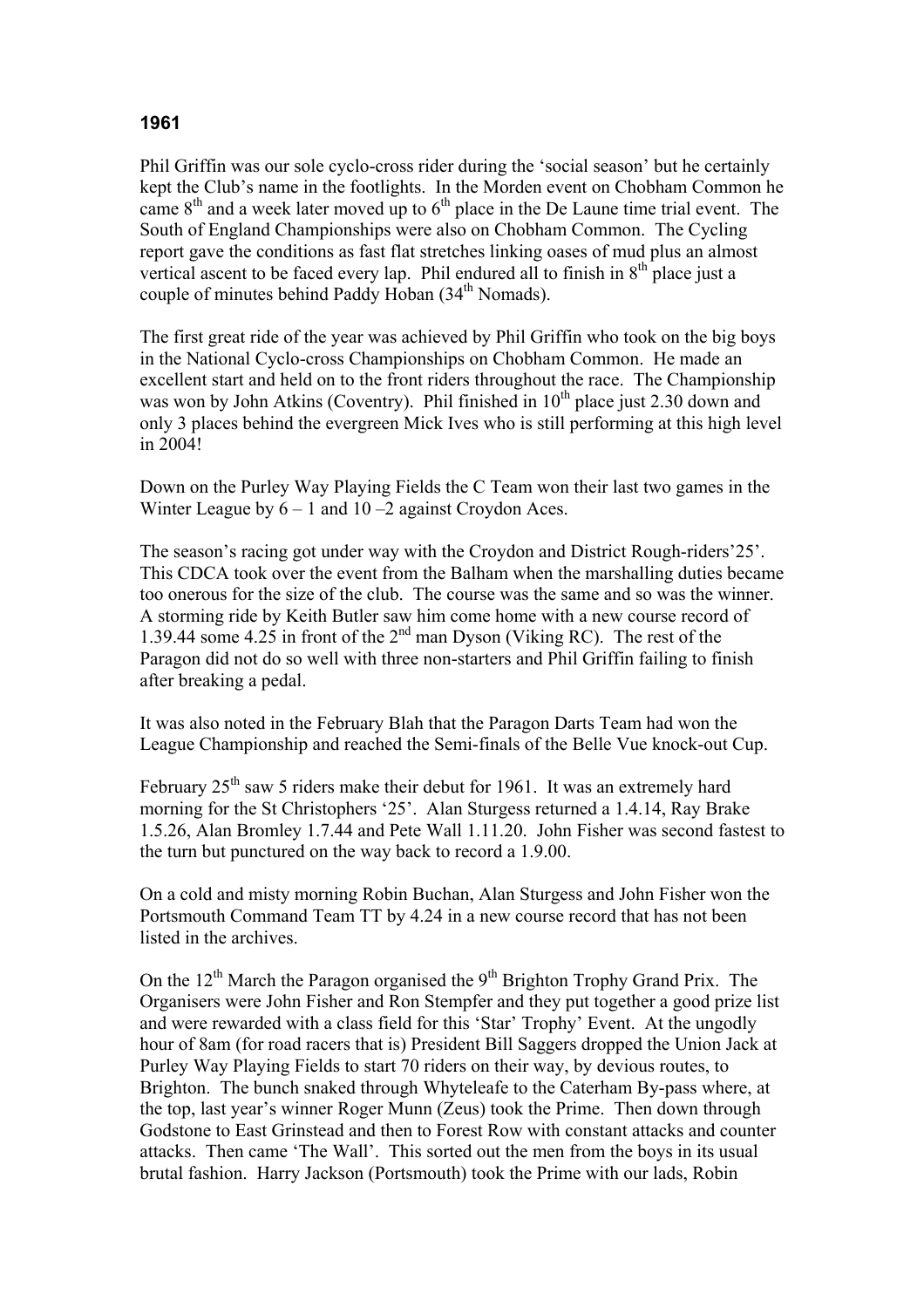Buchan and Keith Butler up with the leaders. Through Maresfield to Uckfield and on this section at one time the bunch was split into five groups but no one could gain any significant distance. At Polegate the course turned right to climb the South Downs through Jevington and thick mist. This climb is where the heat gets turned on – and you thought it was already pretty hot! Barry Willoughby (Army CU) took this Prime. Although more riders were dropped there was still a sizeable bunch in a long line dropping down to Exceat and over to Seaford. Winding around to Newhaven the riders faced the last big climb and the last Prime counting for the King of the Mountains prize. The mist here was so thick that the riders had two Primes, as the Judges, arriving separately in two cars, could not see each other! Nevertheless to keep things simple Harry Jackson won both (and the KoM Prize). From Newhaven to Brighton is not far but as the riders reached the top of the hill out of Newhaven they were exposed to a howling westerly gale to add to the mist. The Hill had done its job though as a front group of 14 riders had formed. The race speed dropped to 15 mph at times as the riders struggled to ride westwards. Then at Rottingdean traffic lights Nev Crane (Boston), Ron Jowers (Clarence) and Warwick Dalton (Southern Roads) jumped clear and gained about 200 yards. There they stayed. The chasing group could not close the gap even with all 11 of them trying. The three were tantalisingly close. On to Marine Parade and Nev Crane swept by the other two to win by a wheel from Ron Jowers with Warwick Dalton  $3<sup>rd</sup>$ . Keith Butler came  $4<sup>th</sup>$  winning the chasing group sprint from J Collins (Flixton) and Jim Hinds (RAF CA). Robin Buchan punctured and failed to Finish. The Blah notes that Keith Butler won a Mansfield saddle for his pains! Alan Sturgess came  $7<sup>th</sup>$  in the Falcon Road race.

Also on the  $12<sup>th</sup>$  March John Fisher won the Hampshire RC Hardriders event in 1.5.19 and the following times were recorded in the SCCU '25':- Ray Brake 1.4.02, Adrian Herbert 1.5.47, Alan Bromley 1.7.36 and Bob Biggs 1.12.08.

The Club racing season started on the  $19<sup>th</sup>$  March with a 10 miles time trial. In this John Pocock put in the best ride to win in 26.02. This beat Don Ward, 26.17, and Les Black, 26.31 into  $2<sup>nd</sup>$  and  $3<sup>rd</sup>$  places. Bringing up the rear was Gerry Pearl with a 34.57. Eleven Paragon riders had entered for the Kentish Wheelers Novices '25'. On a cold, windy and icy morning they all started which did them due credit. Fastest of them was Dick Ongley with 1.8.16 followed by Bob Roots 1.9.14, Brian Woolford 1.9.54, John Minter 1.10.25, Tony Alfold 1.10.43, Paul Chapman 1.14.43, Colin Yandle 1.15.19, E Fontaine 1.15.23 and John Temple 1.17.27. David Brown rode in long trousers, trainers, waistcoat and beret but completed the course in 1.24.25 whilst John Bryant was unfortunate enough to puncture. On the same morning John Fisher won the ECCA '25' with a 1.1.17. Ray Brake also finished in 1.5.07.

Keith Butler rode the Grand Prix of Essex on the  $19<sup>th</sup>$  March. He managed to get into the leading break but touched a wheel and crashed with about 10 miles to go. He rejoined the race with a small group of chasers but could not pull back all he had lost. Eventually he crossed the line in  $13<sup>th</sup>$  place some 50" behind the winner Warwick Dalton (New Zealand).

The Jim Fox '25' turned out to be the usual Buchan Benefit race but without the usual Buchan domination. His 1.0.07 was fastest but John Fisher, 1.1.30, and Alan Sturgess, 1.1.31 were much closer than usual. The  $4<sup>th</sup>$  man, Ray Brake, was indeed another, respectful, 3 minutes back! Mark Fisher took the handicap – just. Five men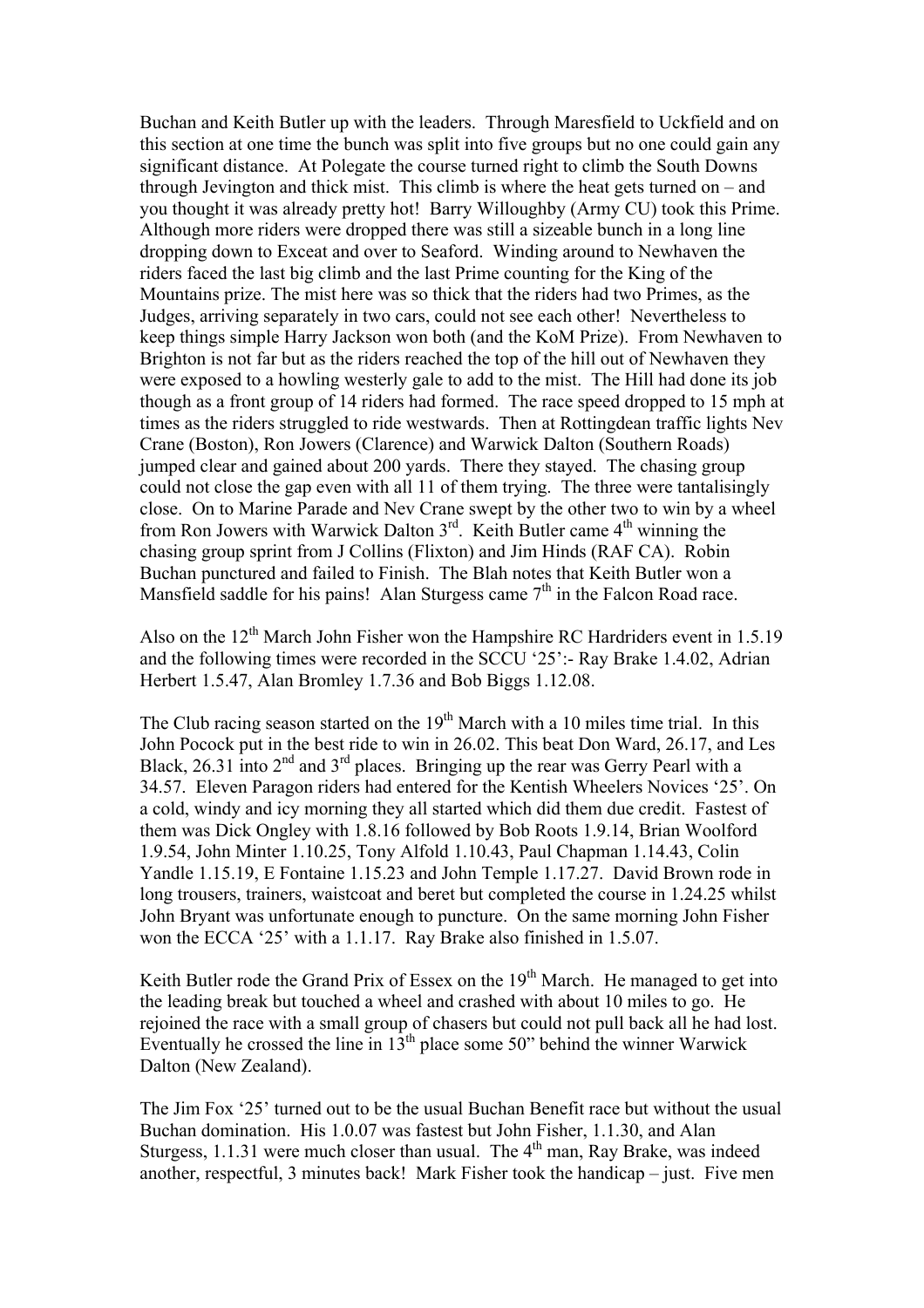beat Robin Buchan on handicap time. Mark with 59.12, John Cleeve 59.32, Richard Ongley 59.39, John Minter, 59.55, and Bob Roots 59.59. Not a bad bit of handicapping.

The Paragon almost pulled off two massed start wins on one day when Phil Griffin won the Archer Spring Handicap in a sprint with three others. Not only did he collect a Tankard and £5 he also had two  $10/(50p)$  Primes as well.

Keith Butler was riding the Archer Grand Prix. It was then and still is one of the most prestigious races on the Cycle Racing Calendar. Action there was straight from the start when seven riders broke away after five miles. Keith with Warwick Dalton and Jim Hinds (RAFCA) chased and after 10 miles of chasing they eventually caught the escapees. This was the race. The ten-man group gradually drew away from the rest of the field. After 55 miles they were down to 9 then with 25 miles to go another two riders dropped away. Two more dropped back with a lap and a half to go leaving five men out in the front. The sprint was a long, long wind up with no one giving way. At the line Gil Taylor took the honours with Keith a very close  $5<sup>th</sup>$ . Only a length and a half covered the riders. For the record Keith won £3 plus one  $10/=\text{prime AND a}$ month's supply of Guiness!

At Easter the Good Friday Meeting was, as usual at Herne Hill. Les Black rode for England in an Italian Pursuit Match against a group of Internationals and was on the winning side. Alan Sturgess was  $3<sup>rd</sup>$  in the 9 laps Pursuit and he won the 1-mile Handicap. Keith Butler rode the Coventry 2-day and in spite of the wind and rain came  $5<sup>th</sup>$  overall.

On Easter Monday Robin Buchan and Alan Sturgess went to Coventry for the Meeting at The Butts. Robin collected a  $3<sup>rd</sup>$  place in the Sprint and a  $4<sup>th</sup>$  in the International Pursuit. Alan won the 2 miles handicap from the Scratch Mark!

Robin Buchan won the Fountain '25' in 59.07 beating the Old Portlians rider Dave Bonner by 21 seconds. Ray Brake finished in 1.3.19.

On the 9<sup>th</sup> April Keith Butler rode the Morden CRC race on the Ashdown Forest Course that went from Colemans Hatch then climbed the dreaded 'Wall' to Gills Lap. Keith took off up the Wall going over the top with a group of 9 others. Over the next 50 miles he wore them down leaving the last of them with 5 miles to go to win by 1.13. from Bill Stocker (29<sup>th</sup> Whs). John Pocock came through to get  $7<sup>th</sup>$  place with Phil Griffin 8<sup>th</sup>. North of the river Robin Buchan was again under the hour taking 2<sup>nd</sup> place in the Forest '25' with a 58.15 just behind Ken Craven (Crescent). John Fisher was  $5<sup>th</sup>$  in 59.55 and Ray Brake came down to a 1.3.11 to enable the Paragon to take the Team race. Alan Bromley improved 2 minutes in the Apollo Middlemarkers '25' in recording 1.5.15 just in front of Adrian Herbert 1.5.19. John Cleeve finished in 1.7.27 whilst John Minter improved to 1.8.26.

The next weekend was the Croydon Advertiser Road Race over 75 miles it was a tough race. The race started from John Ruskin School that in 1961 was near the Windmill on Shirley Hills. The course then wound its way through Warlingham, Westerham, Edenbridge to Hartfield. Then it lapped the Ashdown Forest before returning whence it came. The sting was in the last 3 miles, as those that live in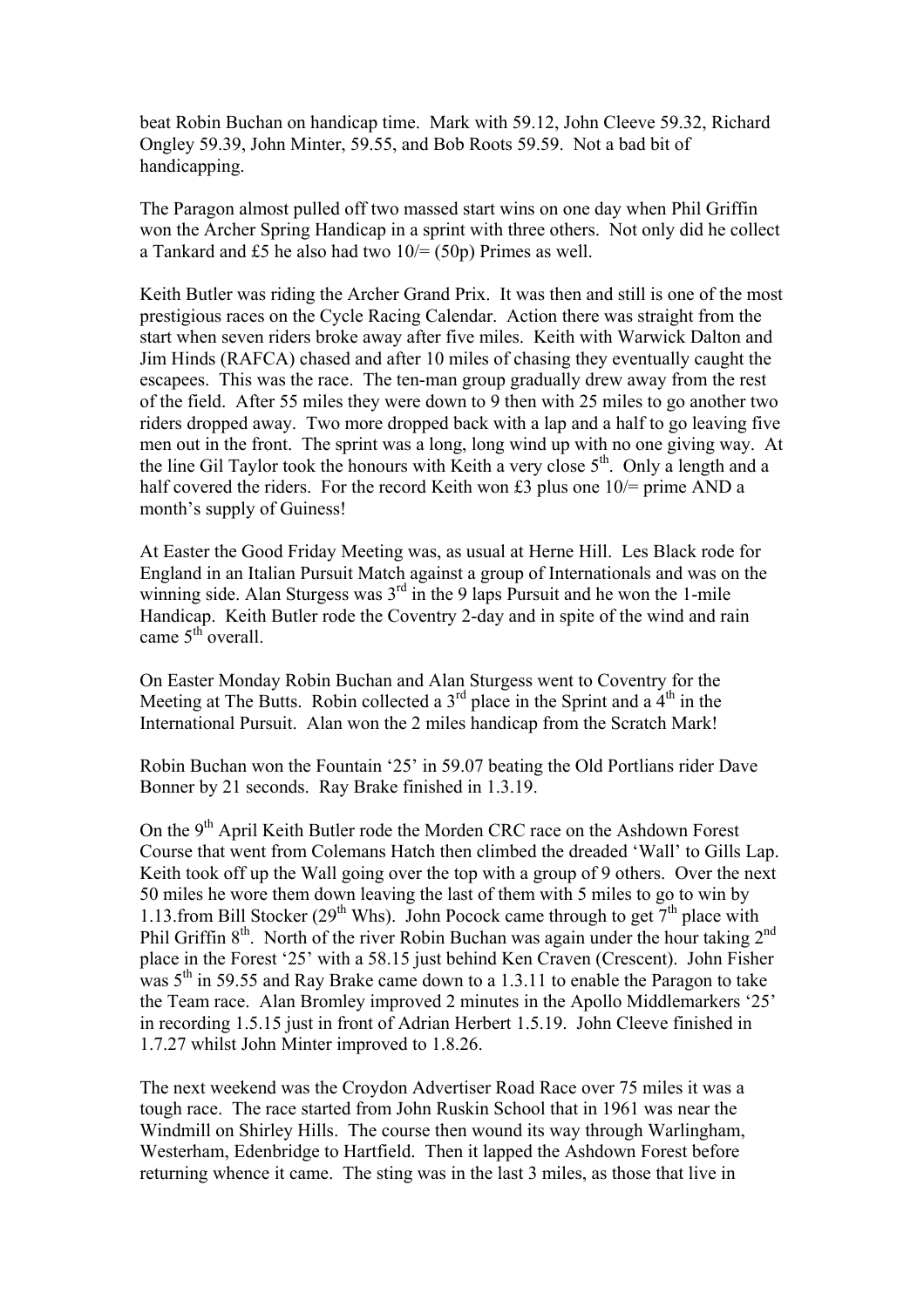Croydon know so well. Down to Addington Village, left up Spout Hill left again passing the 'Sandrock', down Gravel Hill then up to New Addington to Finish just short of the Roundabout. The survivors of the 40 starters were still bunched together at Addington Village but Jim Hinds (RAFCA) jumped on Spout Hill with his teammate Hamilton and got clear. Although the chase was fast and furious they held on with Keith Butler crossing the Finish just  $10$ " behind Hamilton for  $3<sup>rd</sup>$  place.

On the time trial front Robin Buchan won the Southborough hilly '42' in 1.54.23 that was a course record. John Pocock won the 'Group A' award with a 2.2.02, Don Ward finished with 2.3.01, Phil Griffin (riding high pressures) did 2.4.29 and Brian Newcombe 'blew up' finishing in 2.10.34. A feature of this race was that the Team race was decided on the Bidlake system i.e. it was the time of the Club's  $3<sup>rd</sup>$  man that counted. Bromley RC won with their  $3^{rd}$  man clocking a 2.2.20 whilst our  $3^{rd}$  man was Don Ward with a 2.3.01. On the more normal aggregate time the Paragon would have beaten the Bromley 5.59.26 in total against the Bromley RC 6.2.27. It is a bit of a back handed complement to the Norwood Paragon that this method of determining the Team prize was due to the number of Team races won by the Paragon in the 1920s and 30s! It was also interesting to note that from the timing of the climb of Ide Hill (won by D Patton Tunbridge Wells CC) Phil Griffin was only a seconds slower than Robin Buchan.

 Ray Brake recorded a 1.3.16 in the Bec '25'. In the Delta Longmarkers Brian Woolford improving by 1.45 finished in 1.8.09. Tony Alfold also improved a minute to bring his time down to 1.9.41. Then Dick Ongley came in with a 1.9.43, John Minter 1.11.09, Ted Fontaine 1.13.10 (2 minutes improvement) and Pete Wall also recorded 1.13.10.

Eight juniors got up for their first event of the season on  $23<sup>rd</sup>$  April. Fastest was Tony Alford with a 26.47. This was 22 seconds too fast for John Minter and nearly a minute quicker than Ian Essex. Keith Butler went back to the Ashdown Forest for the East Surrey RC 65 miles event. This time he did not have it all his own way as while he broke away with some 10 other riders there were still four of them left with 200 yards to go. However his sprinting was far too good for Pete Crofts of the promoting club and Keith won by a length. Down on the south coast Bruce Smith collected a 4<sup>th</sup> place at Lee-on-Solent. Robin Buchan was 3<sup>rd</sup> in the Marsh '25' with a 58.14, Alan Sturgess finished in 59.16 and John Fisher 59.21 so the Paragon took the Team award. Alan Bromley tried a '50' for the first time and finished the SCCU race with a respectable 2.16.25. Also north of the river Don Ward won the North Midds & Herts ' $25'$ ' with a 1.0.53 with Ray Brake taking  $2<sup>nd</sup>$  spot with 1.1.16. Jack Platts did his fastest ride for some time with a 1.4.07; John Cleeve recorded 1.6.47 and Pete Wall 1.10.46. The Paragon won the Team race.

Four pairs of Paragons made the annual pilgrimage to the University Tandem '30' and did very nicely thank you! Robin Buchan and Alan Sturgess finished in  $2<sup>nd</sup>$  place with a 1.3.37. Keith Butler and John Fisher were  $3<sup>rd</sup>$  in 1.4.01 and the Paragon took the Team award. Also finishing were John Cleeve and John Pocock, 1.8.29, and Alan Bromley with Pete Wall 1.12.16. In the Glendene Novices and Middlemarkers '25' Mike East took 5 minutes from his personal best when he crossed the line in 1.5.54. John Lovell improved to a 1.9.14. Joe Bryant in his first race recorded a.10.36 and Paul Chapman finished in 1.12.31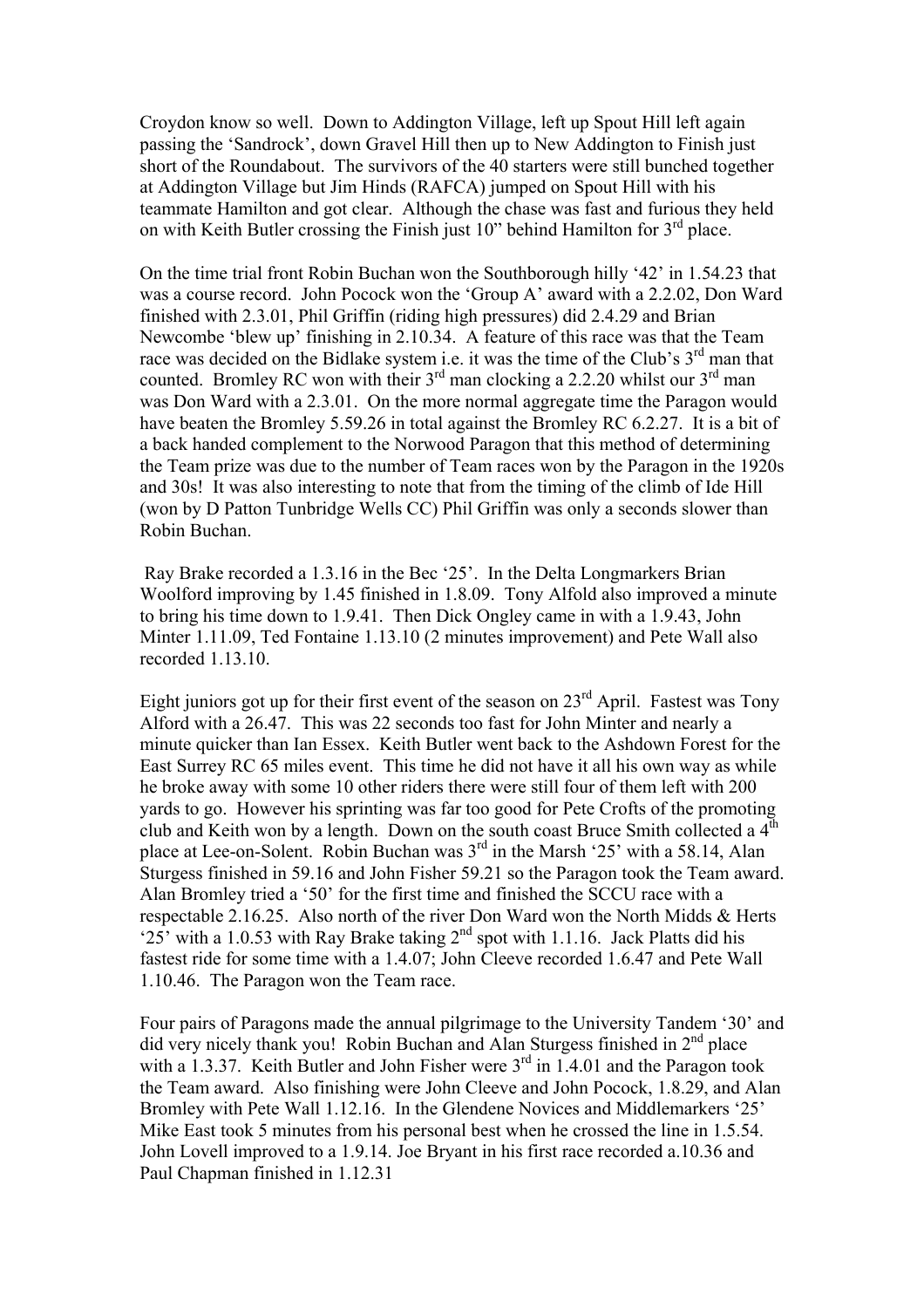Seventeen sent their forms in for the Dave London Trophy but only thirteen managed to greet to the Start Timekeeper. Bruce Smith went round the course quicker than anyone else to record 1.14.25. Ray Brake was 13 seconds slower in  $2<sup>nd</sup>$  place whilst Les Black was  $3<sup>rd</sup>$  in 1.15.03. The Trophy was taken by Brian Newcombe with a nett 1.12.20 from Mark Fisher, 1.12.48 and Ray Brake, 1.13.08.

On the Polo field the B Team of Pete Wall, Alan Roberts, Alan Bromley and Richard Ongley won the Croydon Winter League Handicap Section whilst the A Team were runners-up in the Scratch Section. In the National League the team of Dave Bengerfield, Reg Marsh, Alex Bird, Keith Ongley and Bob Reddin have lost to the Palace  $6-5$ , beat Croydon Aces  $7-3$  and lost to Solihull  $6-3$ . In the English Championship the team have progressed to the  $2<sup>nd</sup>$  round.

The Tour of the North Downs was listed as a World Championship selection race but no selectors were in evidence and they took no notice of the result either. This programmed 97 mile race that took nearly 4 ½ hours yet at a very fast pace was probably much longer. However this played into the hands of Keith Butler. The final break went at 72, official, miles when a group of three went clear followed shortly after by another six including Keith. With 5 miles to go Keith took the Final Prime up Swanscombe Cutting. (Think about this! The A2 is now a six-lane motorway standard road! How road conditions have changed in the last 40 years!) He did not persist but waited for the Finish where he took the inside line around the last bend to win by a yard. Bruce Smith went back to Lee-on-Solent and was even more successful as he won the race. Mark Fisher and Alan Bromley took part in the SCCU road race Championship at Brands Hatch and were pleased with their  $7<sup>th</sup>$  and  $8<sup>th</sup>$ places. Alan especially so as he rode an 84" freewheel. (50 x 16 for the more modern man).

Robin Buchan won the De Laune '25' on the  $7<sup>th</sup>$  May with a 57.57. John Fisher was  $2<sup>nd</sup>$  in 58.09, Alan Sturgess finished with 1.0.22 after losing 1 minute at the start and Ray Brake completed the team with a 1.1.50. The Paragon won the Team race. Don Ward finished the Ruxley '50' in 2.11.29, Adrian Herbert did 1.6.07 in the Eclipse '25'. John Cleeve improved 3 minutes in the Bon Amis '50' with a 2.12.09. This just beat John Pocock by 13 seconds. They picked a snorter of a day. It took John C 1.12.46 to reach the turn but only 59.23 to get back. John P took 1.13.42 for the first half and only 58.40 to return. The winner, George Wingfield, (North Road) went out in 1.6.05 and back in 53.55 for his 1.59.00 and event record.

Dick Ongley won the junior '15' on  $14<sup>th</sup>$  May with a 39.09.  $2<sup>nd</sup>$  was Tony Alford,  $39.20$  and  $3<sup>rd</sup>$  place was taken by John Minter in 39.52. Keith Butler went down to the New Forest to take the Wessex '50' in 2.1.17 and then, in company with John Pocock, rode back home to Croydon for training. The training obviously paid off for the following week he won the 70 miles Nomads (Hitchin) road race in a group sprint. John Fisher finished the Wessex event with a 2.7.44 and John Pocock 2.13.29 after a punctured delayed him. At the other side of the country Robin Buchan came  $2<sup>nd</sup>$  in the Canterbury '25' with a 58.22. Alan Sturgess finished in 1.0.44 and Don Ward 1.1.10 to enable the Paraon to take the Team award.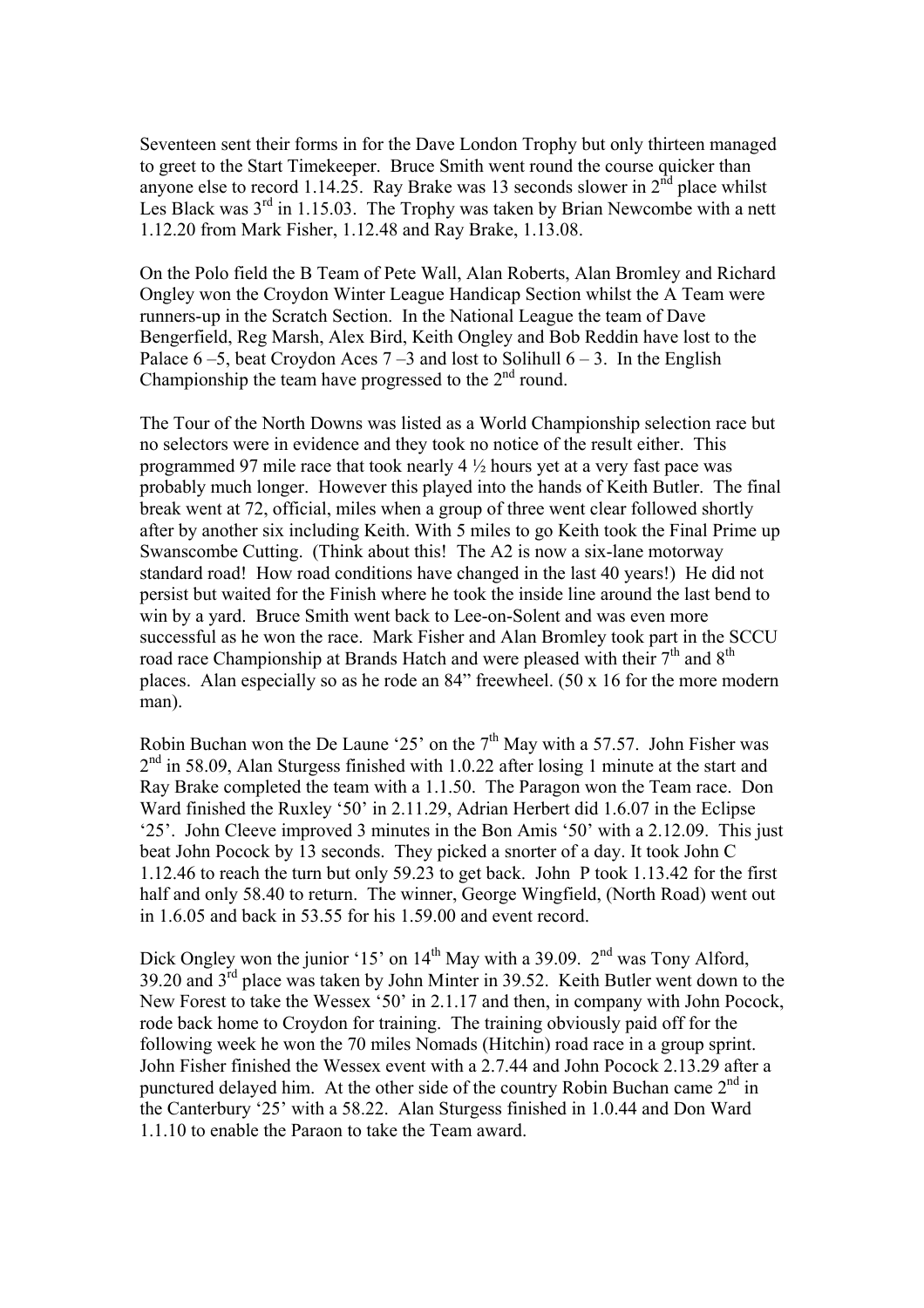Robin Buchan and Alan Sturgess went to Halesowen for the Whitsun Track Meeting. Robin took some primes in the 7½ miles scratch but then was bumped off his bike and spent the rest of the week-end in hospital. To make amends Alan won this race. Keith Butler and Gerry Pearl rode the CC Islington Carnival road race. In a fast run race with 70 miles being covered in less than 2hours 45 minutes a group of eight rides eased themselves off the front on the last lap. Keith Butler won the sprint from Alan Perkins (Leyton Cycles) and Karl Gough (Welwyn). Gerry Pearl was 13<sup>th</sup> at 32 seconds.

The Club had only 3 riders in the Walter Moon '50' so were unable to challenge for the Team competition. The riders were Ray Brake 2.11.04, John Pocock 2.12.11 and Brian Newcombe 2.17.16. Robin Buchan was 4<sup>th</sup> in the Farnham '25' with 58.22 whilst Alan Sturgess was  $7<sup>th</sup>$  in 59.10.

Robin Buchan came  $3<sup>rd</sup>$  in the Middlesex Clarion '25' recording a 1.0.10. The Paragon won the Team race but no other times have been noted in the archives. The Paragon beat Aces B team 8 –3 at Purley Way

The Team in the National Championship '25' did well but not well enough. Robin Buchan came  $9^{th}$  in 57.12, Alan Sturgess,  $14^{th}$ , 57.45 and John Fisher 58.48. They were just beaten by the Barnet for the Team Championship.

June 4<sup>th</sup> was a great day for Keith Butler as that was the day the 1961 Milk Race Tour of Britain started from Blackpool and through his riding early in the season he had been picked for the Southern Region Team. 1500 miles in 14 days! The 82 riders started the race as if it was a 30 miles evening handicap. In fact the 127 miles including the climb of the Cat and Fiddle out of Macclesfield and on to Nottingham was run off at over 25 mph! Keith kept up with the action finishing  $6<sup>th</sup>$  just 50" behind the Stage winner Chisman (Northern Region). The  $2<sup>nd</sup>$  Stage was the longest of the race being 153 miles from Nottingham to Southend. It included the 40 miles stretch of the A1 from Stamford to Bigglewade that had just been finished as a dual carriageway. Not the most exciting of courses but the distance got one from (a) to (b) quickly. An eleven-man break got away after 15 miles and they gradually drew away to be 7.15 up as they came through Biggleswade. Through the Essex roads the lead dwindled a little to 6.00 then coming through Chelmsford Warwick Dalton, Bob Addy and Keith Butler (all Southern Region) attacked! The leaders were tiring and breaking up (but then after 130 miles so was everyone else!). Dalton was unstoppable. Addy was dropped in Rayleigh and Keith on the outskirts of Southend. Dalton caught the leaders just as they were about to start their final sprint but had nothing left. He crossed the line in  $4<sup>th</sup>$  place. Keith came in some  $40$ " behind in  $6<sup>th</sup>$ place. Keith was then  $5<sup>th</sup>$  on General Classification.

The third day started with a boat trip across the Thames Estuary from Southend Pier to Sheerness. All the riders took the boat whilst the Race and Team Officials had to drive round via the Blackwall tunnel. Keith finished in the bunch at Hove. On the fourth stage to Bournemouth he maintained his position again finishing with the peleton. The fifth stage to Cheltenham was enriched by a hailstorm as the bunch went over and down the old Birdlip Hill. A number of riders crashed on the descent sliding on the hailstones, and everyone collected dozens of small bruises over their arms and thighs.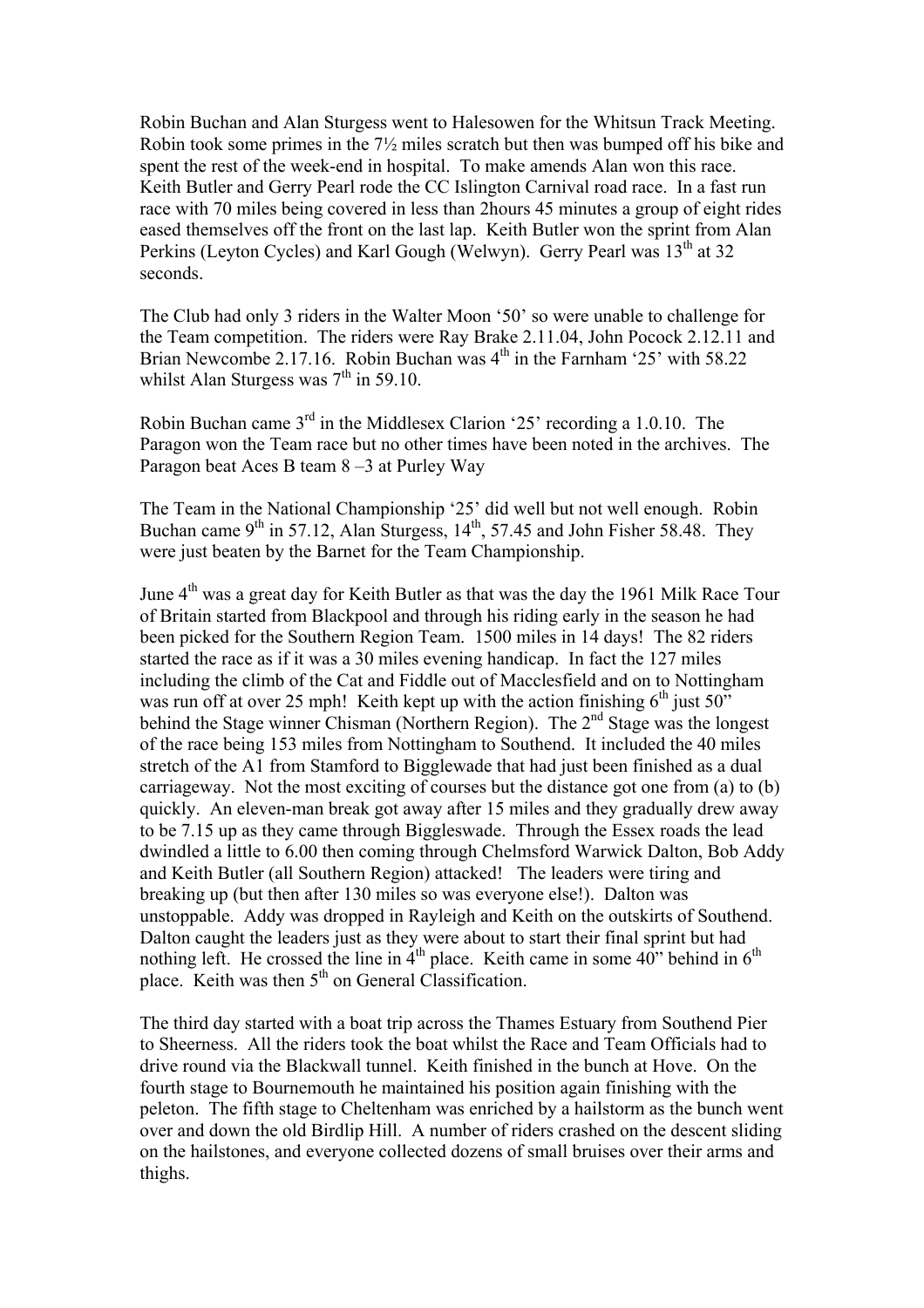Keith was settling into this Stage racing without setting the world alight. Stage Six to Swansea saw him cross the line in  $4<sup>th</sup>$  place some 2' behind the leading two riders. This was a bonus as six of the leading eight riders were directed off course within two miles of the Finish when a youth removed the direction arrows.

Stage Six finished in sunshine and the riders in the Southern Team went to bed at their superb digs on the Gower Peninsular with wonderful views over the Bristol Channel. They awoke to find rain hammering on the windows and the view restricted to about 100 yards in any direction. This was the day the race went over the Black Mountains and the Coach Road through the Welsh Mountains to Aberystwyth. This included climbs of Mynydd Bwylch and the Devils Staircase. Hills with slopes of 1 in 4,5 or 6 were commonplace on this stage. Butler was with the leading group for 42 miles but then found himself riding at the back of the group actually on the moors grass. Trying to get back nearer the front in the conditions proved too difficult and he dropped back. He survived the Mountain Road and arrived at the finish in  $29<sup>th</sup>$  place some 13' after the leaders.

Stage Eight to Buxton (142 miles) was a different kettle of fish. Almost from the Start four men attacked. They were joined, after some 5 miles, by six riders and after 10 miles by another seven to form a leading group of 17. Keith was in the best position as Warwick Dalton of the Southern Team was, at that stage, in the lead so he just went along for the ride so to speak. By the time the race reached Congleton (135 miles) the break was down to 14 riders and at that point Keith started to play his part in the race. First he took the Prime in Congleton that turned out to be a full, 45lbs, Cheshire Cheese. Then with eight miles to go he went for the first of the two big hill primes and kept going. (By sheer chance this was the same route that Keith and John Fisher had ridden in 1959 on their training week so he knew all the twists and turns). Down into Buxton and he crossed the line some 34" in front of his nearest rivals to win his first Milk Race Stage.

Not content with a stage win the next day on the 115 miles to Skegness Keith was again away in the leading break. At an average speed of 27 mph the race sped over the gradually flattening country and the five men were 2.32 in front at the line where Keith was placed 3<sup>rd</sup>. The next stage was a mere 138 miles to Scarborough! It started with an echelon session as the remaining riders fought a head/side wind out of Skegness. Then the course turned north to go over the Yorkshire Wolds to Scarborough. The wind was pretty strong as can be seen by the race time. It was 6.21.13 for 138 miles (21.75 mph) and right at the end the riders had to dodge waves crashing over the Scarborough Promenade! Keith finished in the bunch some 8' down on the leaders.

The next day was almost a rest day as the riders had 'only' a 25 miles time trial. Keith was  $12<sup>th</sup>$  at 2.59. He had some luck on the next stage to Whitley Bay as he missed the break but the whole field was held up by three level crossings with some 33 miles remaining and regrouped. Immediately after there was another split of 14 riders that held out to the finish with Keith taking  $8<sup>th</sup>$  place in the sprint for the line.

The big day was the Whitley Bay to Morecombe stage. 120 miles over the Pennines with 6 major climbs. Keith kept up with the leaders all day to finish in that group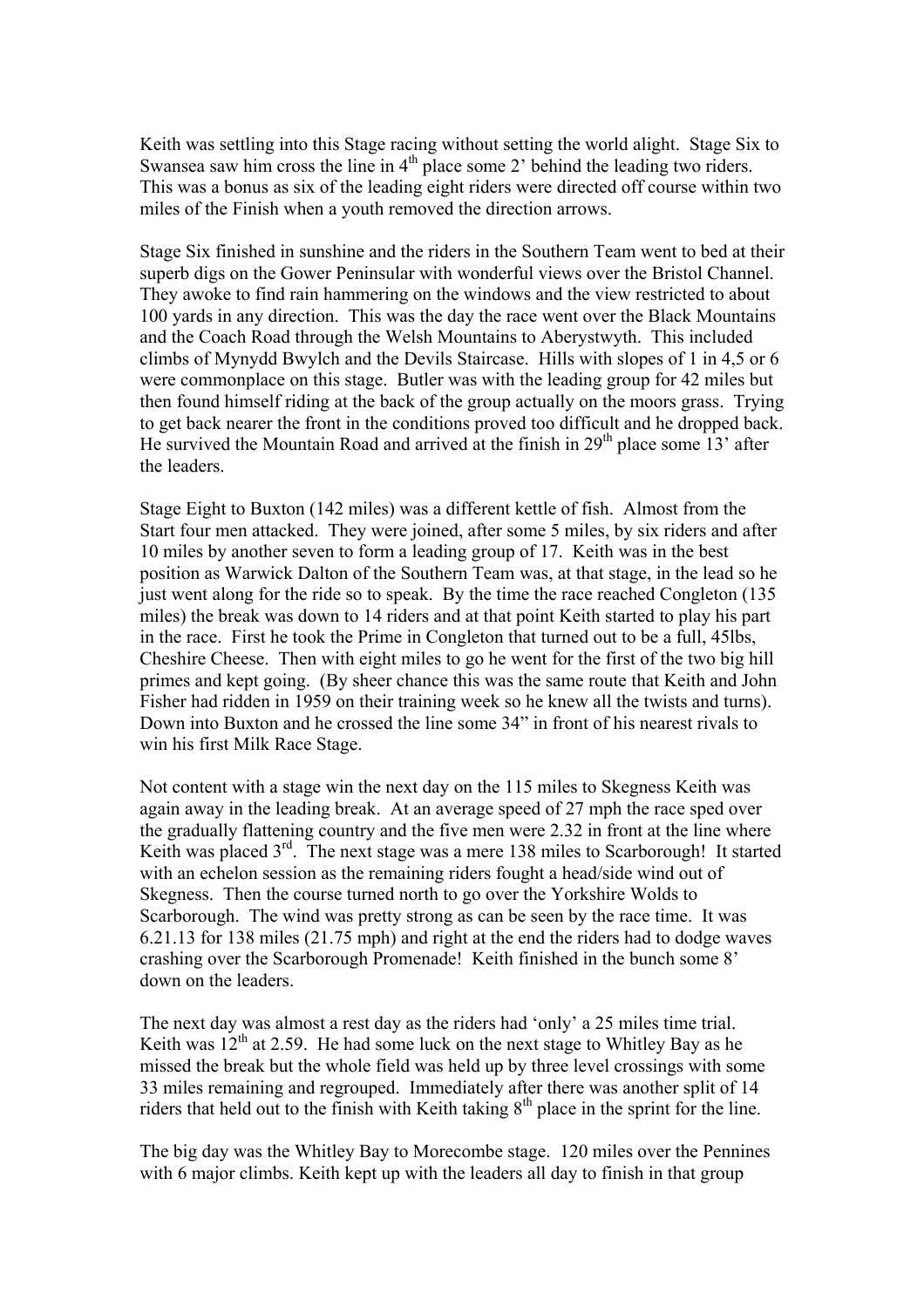some 2' behind the lone stage winner Fairbrother (Scotland). The last day was the traditional blind back to Blackpool over the Trough of Bowland and sundry hills. Once again Keith kept up with the action but on the last descent of the day when chasing the break someone fell off on a bend and in the subsequent melee Keith ended up with a bent wheel. Once he had a replacement he regained his position in the peleton but the chance of getting into the winning break had gone so he had to be content with  $9<sup>th</sup>$  place at 2.54.

At the end of the race Keith was placed  $9<sup>th</sup>$  some 13.06 behind the winner Bill Holmes (North). It is perhaps a reflection on Keith's form over the last week of the race that he lost precisely that time on the Swansea to Aberwystwyth stage.

On the  $6<sup>th</sup>$  June the Paragon Polo team beat Palace  $8-5$  at Purley Way. and then Bendfield 13 –1 the following week. Unfortunately they lost to Cyrstal Palace in the English Championship  $8-4$  but beat Woolston (Southampton)  $9-4$ . In the National League we lost to Solihull  $5 - 9$ .

Undated in the reports are the success at various Track Meetings. Robin Buchan and Don Ward won the Double Harness Pursuit at the De Laune Meeting. Robin was also the most aggressive rider in the All-Star 10 miles event. Alan Sturgess and Robin Buchan came  $3<sup>rd</sup>$  in the annual Fountain 100 laps Madison missing  $2<sup>nd</sup>$  place by just one point. Alan Sturgess won the 5 miles race at the second De Laune Meeting with Don Ward collecting  $3<sup>rd</sup>$  place. Alan also came  $2<sup>nd</sup>$  in the Sprint.

In the Shaftesbury '50' Robin Buchan put up a cracking ride to finish  $3<sup>rd</sup>$  in 1.58.06. It was an excellent ride as he had time off the bike with a puncture! Ray Brake did his first 'under the hour' ride in the Romford '25' with a 59.41. Bert Chapman recorded a 1.7.46 in a VTTA Surreyt/Sussex '25' that also won him 1<sup>st</sup> on handicap. Someone gave him 11 minutes! He won't get that again!

Seven juniors turned up for their 10 miles handicap event on the  $25<sup>th</sup>$  June. On a fast morning Adrian Herbert showed everyone a clean pair of heels as he finished in the fast time of 24.106. In  $2<sup>nd</sup>$  place was Tony Alford, 25.10, and in  $3<sup>rd</sup>$  place Bob Bigg, 25.15. Ian Essex took the handicap with a nett 23.18 from Bob Bigg and Joe Bryant who tied on 23.45. Keith Butler rode the Oxford City '50' that he completed in 1.57.48 to finish in  $2<sup>nd</sup>$  place 1.01 behind John Woodburn (Barnet). This ought to have been a win but for a puncture during the first part of the race. John Pocock finished in 2.13.03. Ray Brake came  $3<sup>rd</sup>$  in the Cambrian '25' with a 1.3.04 whilst an off colour Robin Buchan rode round in 1.3.14. Brian Newcombe did 1.5.48 and Dick Ongley 1.8.02.

Alan Sturgess went to the Isle of Man for a 'holiday' but took his bike with him! He was 3<sup>rd</sup> in the 1000m time trial behind current Record Holder Harry Jackson (Portsmouth) and in the 5 miles came  $4<sup>th</sup>$  behind Barry Hoban (Calder). On his return he rode the Kentish Whs meeting and came 3<sup>rd</sup> in the Sprint. In the last event of the evening Robin Buchan came  $3<sup>rd</sup>$  in the 10 miles Scratch with Alan Sturgess in  $4<sup>th</sup>$ place.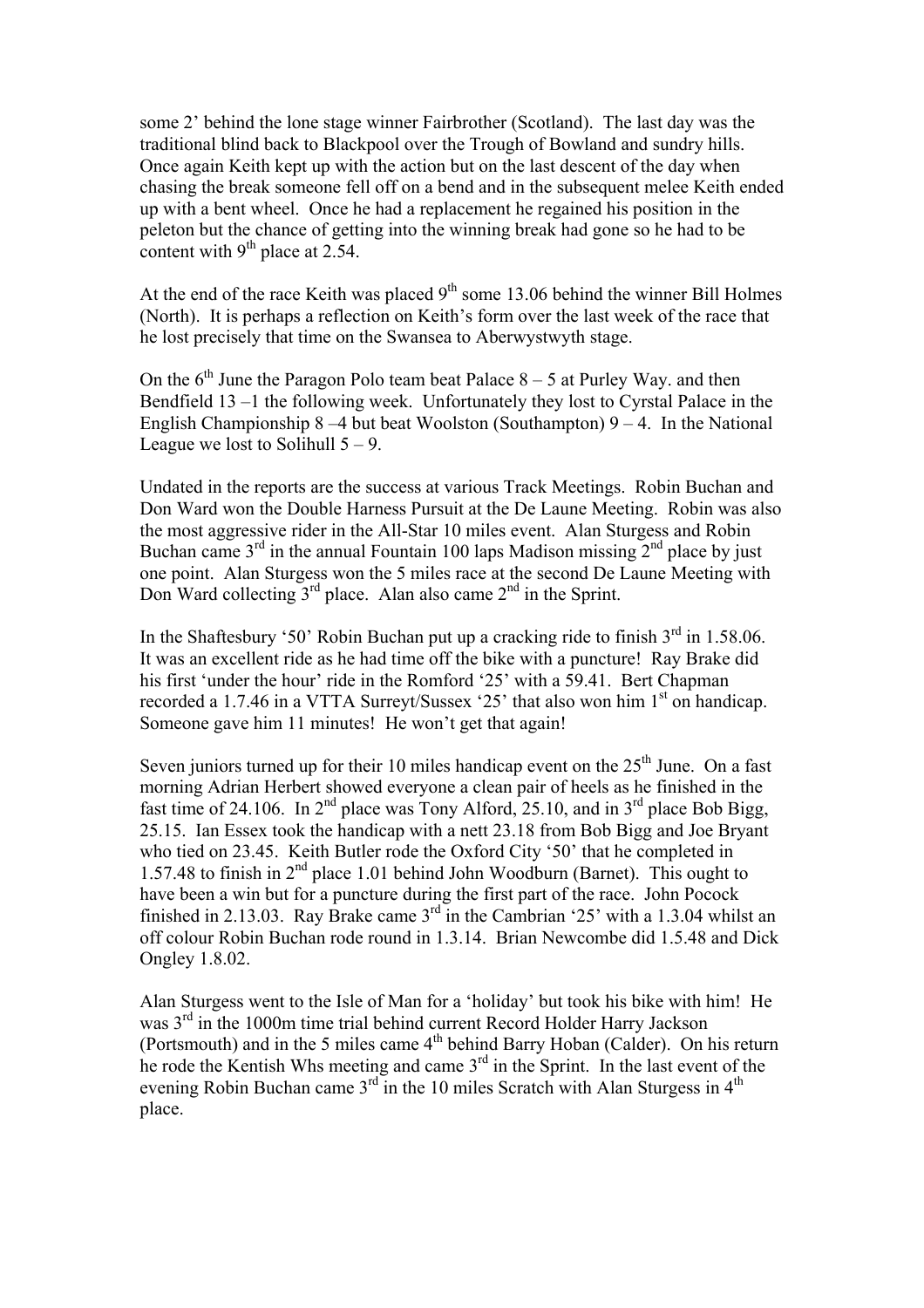Ray Brake got 'under' again in the Kingston RC '25' with a 59.48 to take 2<sup>nd</sup> place. Alan Sturgess was  $3<sup>rd</sup>$  in 1.0.02 and Don Ward 1.1.57. The Paragon won the Team race.

The Purley to Brighton collected its usual good field with 16 riders attempting to get to the Coast faster than the others. On not a very good morning Keith Butler showed that his ride in the Tour of Britain Milk Race had done him no harm when he finished in 1.35.00 to beat Alan Sturgess by 2 minutes dead. In  $3<sup>rd</sup>$  place was Don Ward with 1.40.01. A superb piece of work by the handicapping committee saw Keith catch John Lovell on the Finish line. John started 13' in front of Keith and had received 13' handicap. The only fly in the ointment was that these two rides did not win but only tied for  $4<sup>th</sup>$  place in the handicap competition! This part was won by John Minter with a nett 1.31.12 from Dick Ongley, 1.32.32 and Phil Griffin, 1.33.13.

Early in July Norman Upton died. He joined the Club in the summer of 1906 and in the succeeding two years broke Club Records at 20, 25 and 50 miles and over the Purley to Brighton course. In 1909 Norman became Honorary Secretary which office he filled with distinction for three years for it was directly as a result of his enthusiasm for the game and his skill as an administrator during that period that the transformation of the Club from a small local club into a virile racing club with a full programme of road handicaps and time trials. After 50 years it is difficult to realise just how great the changes were that Norman, backed by his enthusiastic fellow members succeeding in instituting. The fact remains though that it is mainly due to those far seeing changes that the Club as we know it exist today.

Norman was a quiet unassuming man and it is regrettable that owing to prolonged and acute gastric trouble caused by gas in the 1914-18 War his activities were seriously curtailed preventing him from taking further part in the Club's activities. However he never ceased to take a very keen interest in the progress of the Club and the prowess of it members. He worked in 'The Print' and was George Murray's overseer when George was an apprentice compositor. He was directly responsible for George joining the Norwood Paragon. So we now know whom to blame.

Writing those two paragraphs nearly 100 years after Norman joined the Paragon they appear far too inadequate. From the archives and from the comments made by old members Norman was THE driving force and the ideas man of his day. On the occasion of the 100<sup>th</sup> Anniversary Dinner, when the Club traditionally toasts 'Absent Friends' at 9 pm, Norman Upton's name was honoured together with the names of our four founder members. We owe him a great debt. We must never forget him.

On the 2nd July a Paragon Team rode the South Ruislip '100'. In spite of starting at No. 20 and spending three-quarters of the race out on his own at the front of the field Keith Butler won by over 3 minutes from Wingfield (North Road) in 4.11.56. This took nearly 5 minutes off his Club Record. Robin Buchan finished  $7<sup>th</sup>$  in 4.25.21 and John Pocock 4.29.53 to complete the winning Team. At the Bexley Grass Track Meeting Bruce Smith won the 880 yards Handicap

At the Club Evening Track Meeting run by Bert Chapman the main part of the Club Track Championship was fought out. In the 550 yards handicap John Lovell beat Mark Fisher and Alan Sturgess to the line to take the Frank Burton Cup. The AEU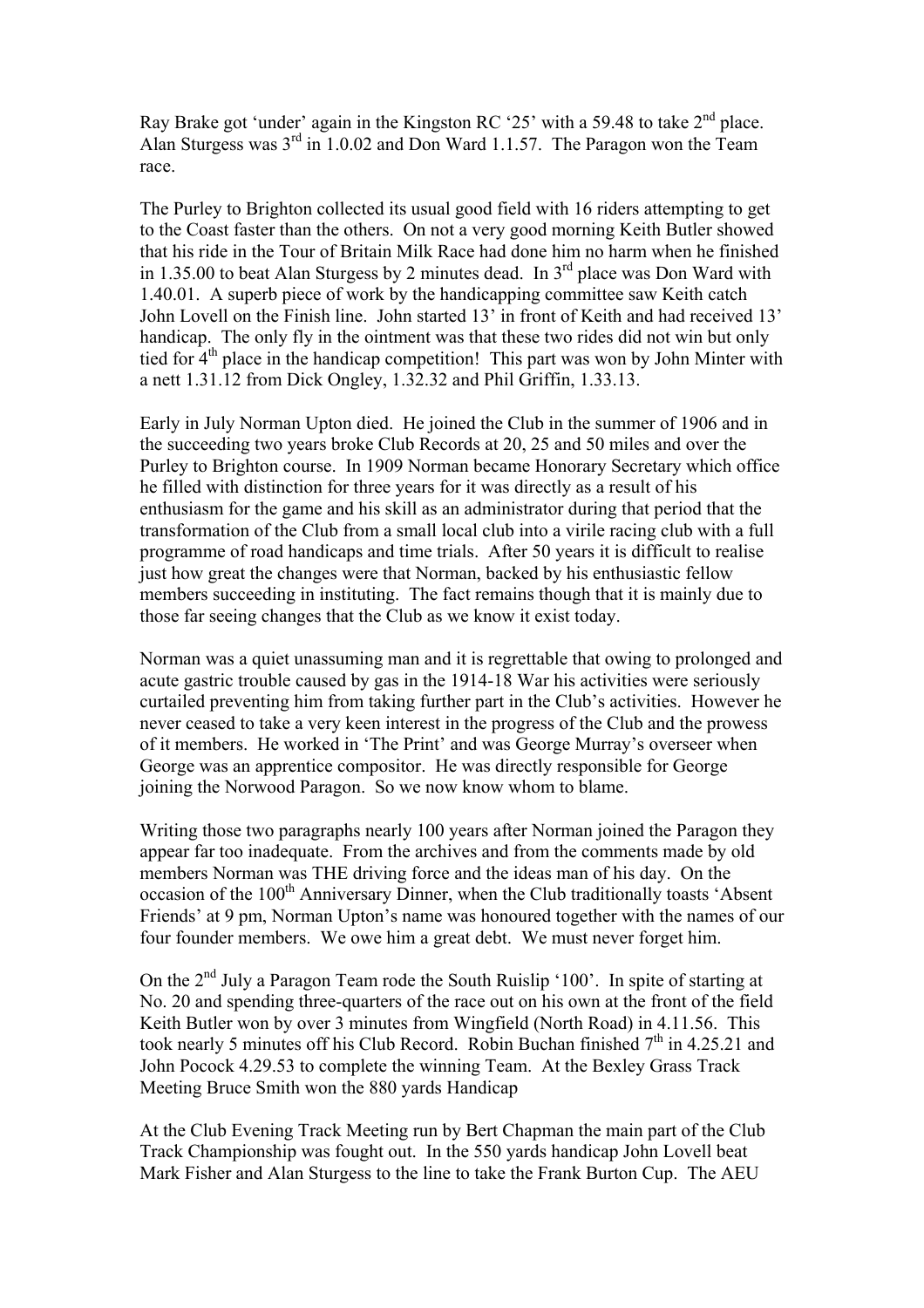Cup Scratch race was a more serious affair with Alan Sturgess coming through to pip Mark Fisher on the line with Keith Butler in  $3<sup>rd</sup>$  place. The same 3 gentlemen were the main contestants in the 5 miles scratch and points. Keith Butler took the Points for the Colget Cup from Mark and Alan  $3<sup>rd</sup>$ . Alan won the final sprint to take 3 points in the Club Championship from Mark Fisher and Keith Butler and the Ravensbourne Cup. In the Meeting proper the main race was the London Region 10 miles Championship. John Ralph (Poly) won the race from John Winter (De Laune), Brian Tadman (Woolwich) and Robin Buchan in 4<sup>th</sup> place.

From that weeks' Cycling Results we learn that Alan Sturgess and Keith Butler tied in the 10 laps Point to Point at the Monday Competition Meeting and just two lines below we note that M Coombs (Apollo) won the Ladies 6 laps race. We make this observation as this lady was to have quite an influence in Paragon history for she became Mrs Marilyn Butler. At the Catford 75<sup>th</sup> Anniversary Meeting Keith Butler won the 75 laps Madison teamed with Dennis Tarr and Brian Dacey. Don Ward and Mark Fisher won some primes. In the Italian Pursuit Mark, Robin Buchan, Don and Keith came  $3<sup>rd</sup>$  in just 0.4 of a second covering the top teams. Alan Sturgess also came 2nd in the 550 yards handicap and won the 3 miles Block Handicap.

Robin Buchan, Alan Sturgess, Don Ward and Keith Butler won the National 4000m Team Pursuit Championship at Herne Hill. They put up a 4.53.2 in the Time Trial round that psychologically flattened the opposition. It was achieved on 90" gears and the two higher gears that they had available were not needed. They disposed of the Whitewebbs in the Semi-Finals, almost catching them, and then trounced the De Laune in the Final with a 4.55.3. These were the best times done by a club team since the Paragon last won the Title (1956). The Paragon also won the London Region Team Pursuit Championship with Bruce Smith and Les Black riding in some rounds. They beat the Southern Roads at the second attempt in the Semi-Final after tying on 4.58 the first time.

Robin Buchan did a 1.15.11 and Wally Happy 1.21.17 in the Redmon '30'. In the Dulwich Paragon '25' Jack Platts did 1.4.36, Brian Newcombe 1.5.08 and George Walmsley 1.5.40. Ray Brake was 'under' yet again in the Southend & County '25' with a 59.12 whilst Pete Wall defied the wind and the rain in the SCCU '100' to finish in 5.5.56

Robin Buchan came  $5<sup>th</sup>$  in the Maidenhead '50' with a time of 2.0.56 but some 2.34 behind the winner John Penny (Charlotteville). Keith Butler rode and won the National 100 miles Championship promoted by the Highgate CC on the  $9<sup>th</sup>$  July with a 4.11.50. Unfortunately he was later disqualified for breach of Regulation 44 that condemns 'Company riding'. The problem arose because the organisers had placed Keith just 1 minute behind the pre-race favourite Harry Middleton and as one can read on these pages Keith was in superb form. Consequently he caught Middleton after 10 miles and surprise, surprise, Mr Middleton did not like that so he fought back. Unfortunately these two picked up Keith's 2-minute man Bombas (Finsbury Park) and he stuck like a leach to the others. While there was no 'wheel sucking' Keith and Harry changed positions continually over the next 60 miles before Keith eventually drew away. Later the Race Judge disqualified all three riders. The Race Judge did not see any of the action and he also sat on the panel hearing the evidence. Keith's appeal was also rejected but his 'Deposit' was returned and he was forbidden to talk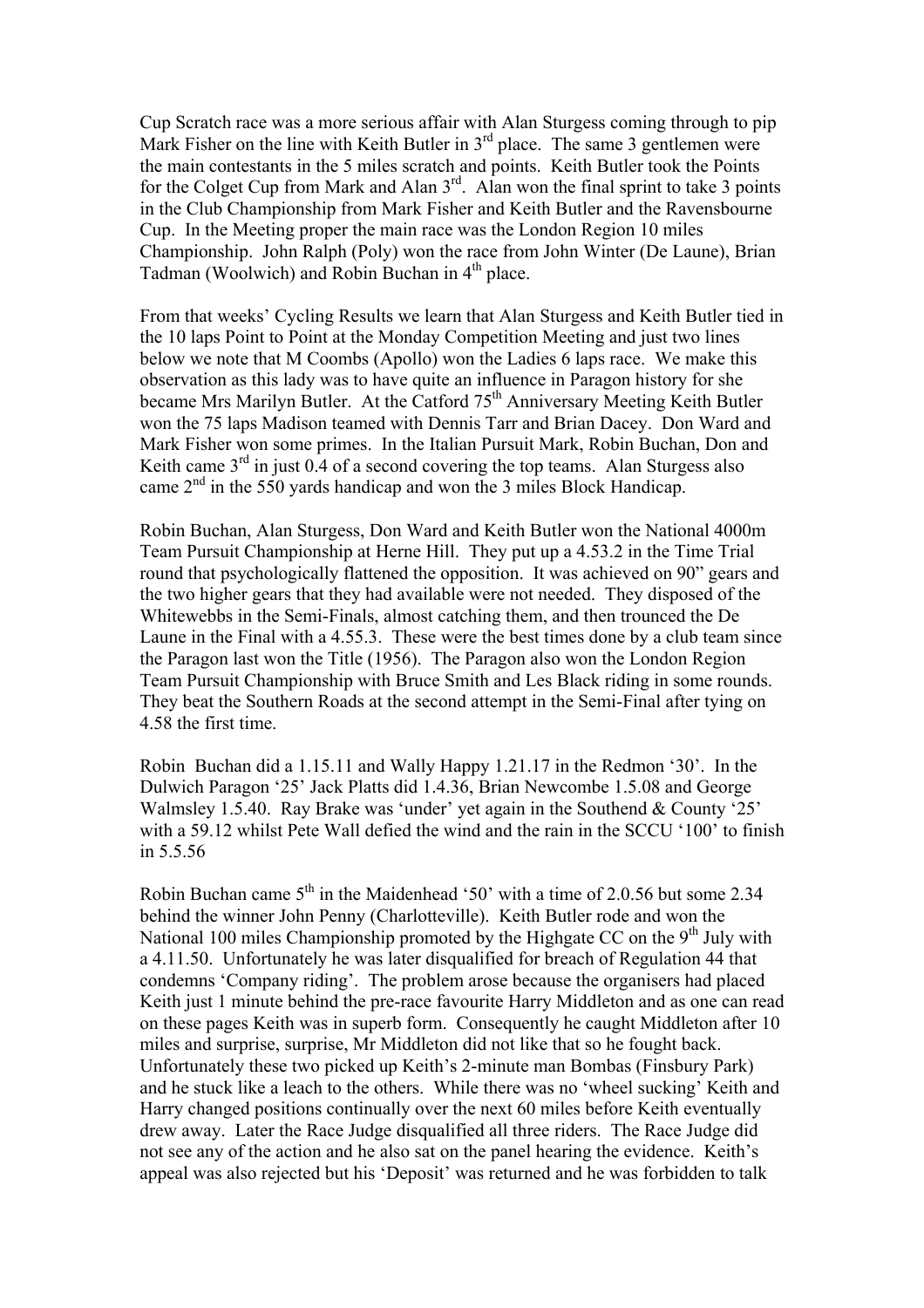to the Press. The Highgate have never promoted an Open under RTTC Rules again as they were so disgusted with the outcome. Says it all really.

The Goss Green '100' had four entries of whom only two made it to the Finish were it was recorded than John Pocock's 4.39.02 was far too good for Pete Wall's 5.5.16. Alan Sturgess finished  $3<sup>rd</sup>$  in the 300 yards dash at the SCCU Meeting and then in the Redmon Meeting won the 550 yards handicap and seven of the ten prizes in the Course des Primes. Robin Buchan came  $3<sup>rd</sup>$  in the 10 miles Points race even though he punctured with 3 laps to go and was off the track at the end. He had secured enough points over the rest of the race.

In the North Road '50' Robin Buchan did 2.2.17 whilst Alan Sturgess did 2.3.06 for his first '50' of the year. Ray Brake was our fastest man in the Eltham Paragon '25' on the Swancombe Cutting course with a 1.3.12. Alan Bromley improved to 1.4.22. (No one improves on THAT course!) Other rides were by John Pocock 1.6.14, Dick Ongley 1.7.53, John Cleeve 1.8.55 and Dick Langenbruch 1.15.14.

July 30th was a fairly quick morning on the Portsmouth Road and Ray Brake crossed the line with a 59.37 putting Les Black back into  $2<sup>nd</sup>$  place, 1.0.10 and Alan Bromley, 1.2.29 (improving again), into 3rd place. Phil Griffin, 1.2.33, and Dick Ongley, 1.2.52 were also close up. John Minter who had been given 6' allowance took the handicap. He had a nett 58.59. John Pocock was  $2^{nd}$  in 59.35 and Adrian Herbert  $3^{rd}$  in 59.37. Keith Butler rode the Southern Velo 100 miles Road Race on the Chobham Circuit. He came 4<sup>th</sup> behind Dennis Tarr (De Laune), Dave Bedwell (Professional) and Mick Coward (later to become proprietor of Emperor Sport Cycles In Sutton).

During the Monday Competition on the  $31<sup>st</sup>$  July Keith Butler won the 10 miles Scratch event. On the Polo Summer League field the Paragon have beaten Selhurst 6  $-4$ , the Aces 16 –5 and again 7 –6.

The Isle of Man was the venue for the National Road race Championship and held on the  $6<sup>th</sup>$  August. Keith Butler had entered the event that consisted of 8 laps of the Clypse Circuit starting and finishing by the TT Grandstands. Three men went clear on the first lap to be followed by Keith and five others on the  $2<sup>nd</sup>$  lap. This was the race-winning move. The eight gradually moved to a lead of 3 minutes but shed riders on each climb up to Creg-ny-baa so with one lap to go there were just Keith, George Bennett (Ferryhill) and Bill Bradley (Southport) left in the lead. Bennett tried to break clear on the mountain but was brought back. Keith tried on the last climb of Hilberry and so it came down to the last sprint. It was then that disaster struck! Keith went to change into his sprinting gear with 200 yards to go and the chain dropped off the chain wheel! It had never occurred before and Keith could not get it to do it again afterwards. So he had to be 'content' with  $3<sup>rd</sup>$  place. (Bill Bradley won). Back at home Alan Sturgess and Robin Buchan won the 10 minutes Tandem Pursuit race at Alexander Park, Portsmouth and Wally Happy won the 3 miles Motor Paced event.

Ron Ford (Crawley Whs) won the Open '50' in 2.3.51. On not a very pleasant morning 25 of the 115 entries decided not to start! At the 25 miles point E Foster (Eltham Paragon) was leading with 1.2.11 from Bill Lindsay (Old Portlians) 1.2.44 and John Froud (Festival) 1.2.59. Robin Buchan came through in 1.3.02 but the eventual winner was only  $10^{th}$  fastest in 1.4.15. Other Paragon times were by Phil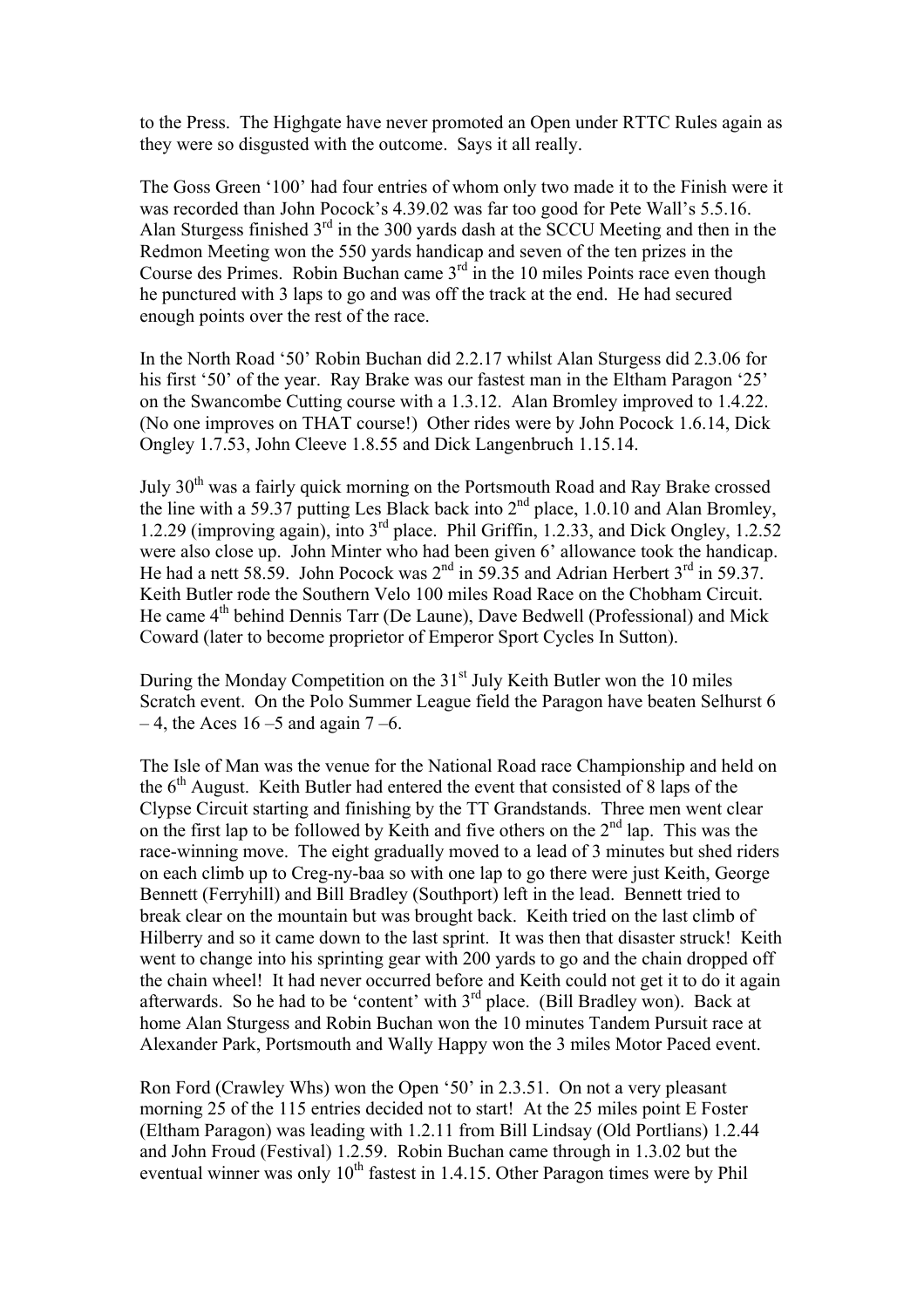Griffin 1.4.58, Alan Bromley 1.5.27, John Cleeve 1.8.12, Brian Newcombe 1.10.05 and Adrian Herbert 2.4.48. This did include 56.17 late start! At the Finish it was Ford who put in a second half of 59.46 to cross the line in 2.3.51. In  $2<sup>nd</sup>$  place came Bill Lindsay 2.3.57 and John Froud, 2.4.23 was  $3^{rd}$ . Robin Buchan was  $4^{th}$  in 2.4.24. Phil Griffin improved by nearly 3 minutes to record 2.8.37 and Alan Bromley slashed 5 minutes from his best to cross the line in 2.10.25. These three men won the Team race. Other times were by John Pocock 2.11.34, John Cleeve 2.14.48 and Brian Newcombe 2.26.28. Adrian Herbert called it a day and decided to omit the Horsham leg going straight on at Crawley Island. After all a 3 hour plus ride on your entry form is not good to see whatever the excuse! Alan Sturgess came a brilliant  $2<sup>nd</sup>$  to Alf Engers in the Fulham Whs '25' with a 57.40.

On August Bank Holiday at Portsmouth Alan Sturgess and Robin Buchan rode the tandem 10 minutes pursuit. They cleared the Track after 5 minutes and went on to record a Meeting Record of 5 miles and 15 yards. They also came  $2<sup>nd</sup>$  in the Sprint. In the Kingsbury Cup 5 miles (£500 prizes) Alan and Robin were in the action pulling in the lap prizes. Alan won eleven and Robin three but this blunted their finishing sprint as local man Harry Jackson won with Robin 3<sup>rd</sup>. (Note the Kingsbury Cup) stands over 3 feet high and while everyone wants to win it they do not like carrying it about). Mark Fisher was  $2<sup>nd</sup>$  in the 1 lap sprint and then, to rub it in, was brought down in the 550 yards handicap Final.

At the Belle Vue evening meeting Robin Buchan and Keith Butler were  $2<sup>nd</sup>$  in the 80 laps Madison. Then at the week-end Keith rode the Broad Oak '12' both for a place in the BBAR and a tilt at the trophy Bernard Brown put up for the first Paragon member to beat 260 miles. At  $\overline{47}$  miles Butler was in  $2<sup>nd</sup>$  place some 1.11 down on the eventual winner, Kirby (Army CU). That lead became 3.00 at 107 miles covered in 4.34.47 and 4.37.45 respectively. By 150 miles Kirby's lead was 6.30 with Keith still in 2<sup>nd</sup> position. The next 50 miles turned out to be rather difficult for Keith as he 'slowed' to be 16.45 behind at 201 miles and had dropped to  $5<sup>th</sup>$  place. He did recover, but not sufficiently, over the last 3 hours and eventually ran out time with 261.112 miles. Another half mile would have given him 3rd place. Bernard Brown's Tankard was his! It also put Keith into  $4<sup>th</sup>$  place in the BBAR.

Ray Brake improved again in the Leyton Camp '25' with a 59.02. In the Romford Middlemarkers '25' Mike East was our best rider with 1.6.41. Tony Davey improved 3 minutes to 1.6.44 and John Lovell over 2 minutes down to 1.7.21. Brian Woolford finished in 1.8.29 and Paul Chapman 1.12.09. In Kent Phil Griffin was our fastest in the Medway Whs '50' with a 2.10.08. John Pocock was not far back with 2.10.52; John Cleeve did 2.13.37 and Pete Wall 2.22.58. In the Oval '25' Adrian Herbert finished in 1.3.31, Alan Bromley in 1.3.58 and George Walmsley 1.4.08.

Robin Buchan paired with Johnny Ralph (Poly) went up to Nottingham to ride the National Tandem Sprint Championships and were beaten in the Final by 2 races to 1 by the Olympic Team of Dave Handley and Eric Thompson. Robin was also placed  $3<sup>rd</sup>$  in the 5 miles Scratch.

On the 20<sup>th</sup> August the Southend and County held their Open '50' on the then famed and fast Southend Road. The Paragon Team of Alan Sturgess, Robin Buchan and Keith Butler hoped to get a fast morning and produce some fast times. For once they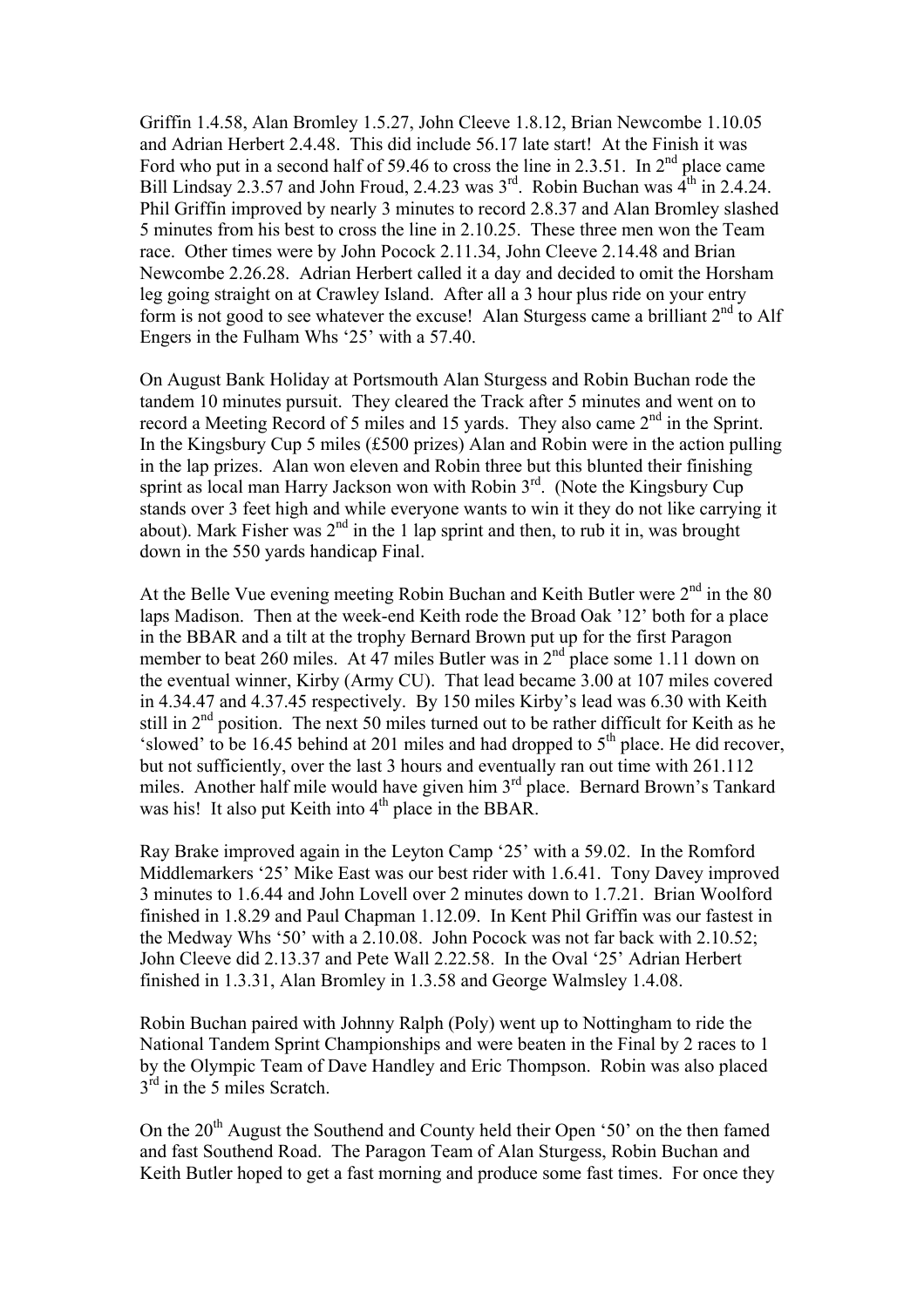were not disappointed. John Woodburn (Barnet) broke the 50 miles Competition Record with a ride of 1.53.31, Keith Butler came  $5<sup>th</sup>$  with a new Club Record of 1.55.19, Alan Sturgess came in with a 1.58.15 (a personal best by 1 minute) and Robin Buchan 1.58.53. This broke the Club Team Record and the existing Team Competition Record but did not win the Team Award, as the Barnet CC riders were some 7.27 faster and to rub it in their third man finished before ours so we could not claim the Record! Unfortunately all this euphoria was completely wasted for, a few weeks later, when the RTTC checked the course, as they must after a record is broken, they found it a ¼ mile too short! This is the equivalent of 35 seconds at 1.55.00 speed. Ninety-nine riders had their best 50 time of the season wiped out by this ruling. They were not best pleased especially those whose BBAR ratings were severely affected. Keith, for example dropped from  $4<sup>th</sup>$  to  $10<sup>th</sup>$ . Down in happy Hampshire and Dorset in the Poole Whs 12 hours event Phil Griffin made his debut at the half-day race and with John Cleeve also riding two excellent results were obtained. At 68 miles Phil was in  $5<sup>th</sup>$  place just 6.51 behind John Baylis (Southampton Whs) whilst John was  $13^{th}$  at 14.03. By 144 miles Phil was holding  $5^{th}$ place but now 18.41 behind Baylis and John held his spot but 24.56 in arrears. During the second half of the ride Phil's inexperience and John's superior stamina made themselves felt. Phl dropped back to finish  $7<sup>th</sup>$  with an excellent 247 miles 331 yards that also gave him  $1<sup>st</sup>$  place on handicap. John moved up to finish  $9<sup>th</sup>$  with 243 miles 1251 yards and improvement of some 9 miles.

In the Aylesbury '25' Robin Buchan was beaten by just 1 second by Smith (Colchester) with a 57.55 for the  $2<sup>nd</sup>$  place. Alan Sturgess was  $4<sup>th</sup>$  in 58.25 and Ray Brake completed the Team with a 1.1.01. The Paragon won the Team race with 2.57.21.

The Fryco Cup '50' saw John Cleeve in control winning by just over a minute with a 2.13.27 from Alan Bromley, 2.14.28, and John Minter 2.19.43. John Cleeve also took the handicap award from John Minter with Alan Bromley in  $3<sup>rd</sup>$  place.

The Rotherham Cup 12 hours event had four entries but only two finished After encountering severe thunderstorms en route John Cleeve ran out time with a very respectable 240.42 miles to beat Pete Wall with 223.94. Both riders were just 3 miles slower than their best a fact that can be put down to the weather. In the  $29<sup>th</sup>$  Wheelers '25' Ray Brake was our fastest rider with 1.0.35, with Bruce Smith recording 1.1.40 and Alan Bromley 1.4.11. Mike East recorded a 1.6.16 in the Clarence '25' with John Lovell also finishing in 1.7.06.

Keith Butler went off to Czechoslovakia with a Great Britain Team of Gerry Blake, Dennis Hill and Hughie Porter. On the 1<sup>st</sup> Stage Keith took a flyer with 10kms to go, was caught by a small group and finished  $4<sup>th</sup>$  on the Stage. The last 2000 metres were an eye opener! It was all cobbled and unlike the wide open and friendly last 200 metres expected in England this race had two 90 degree bends, a switch through a gateway to finish in the middle of a football pitch! (Keith diary notes – 'never again will I complain about the Ashdown Forest Finish). Keith finished in the front groups on Stages 2 and 3 keeping his  $4<sup>th</sup>$  place on General Classification. On Stage 4 (Opravia to Dubrika) Keith broke away with two other Czech riders with some 40 miles remaining. They gained about 3 minutes but Lady Luck was on Keith's side today as the other two misread a policeman's directions and turned off the course.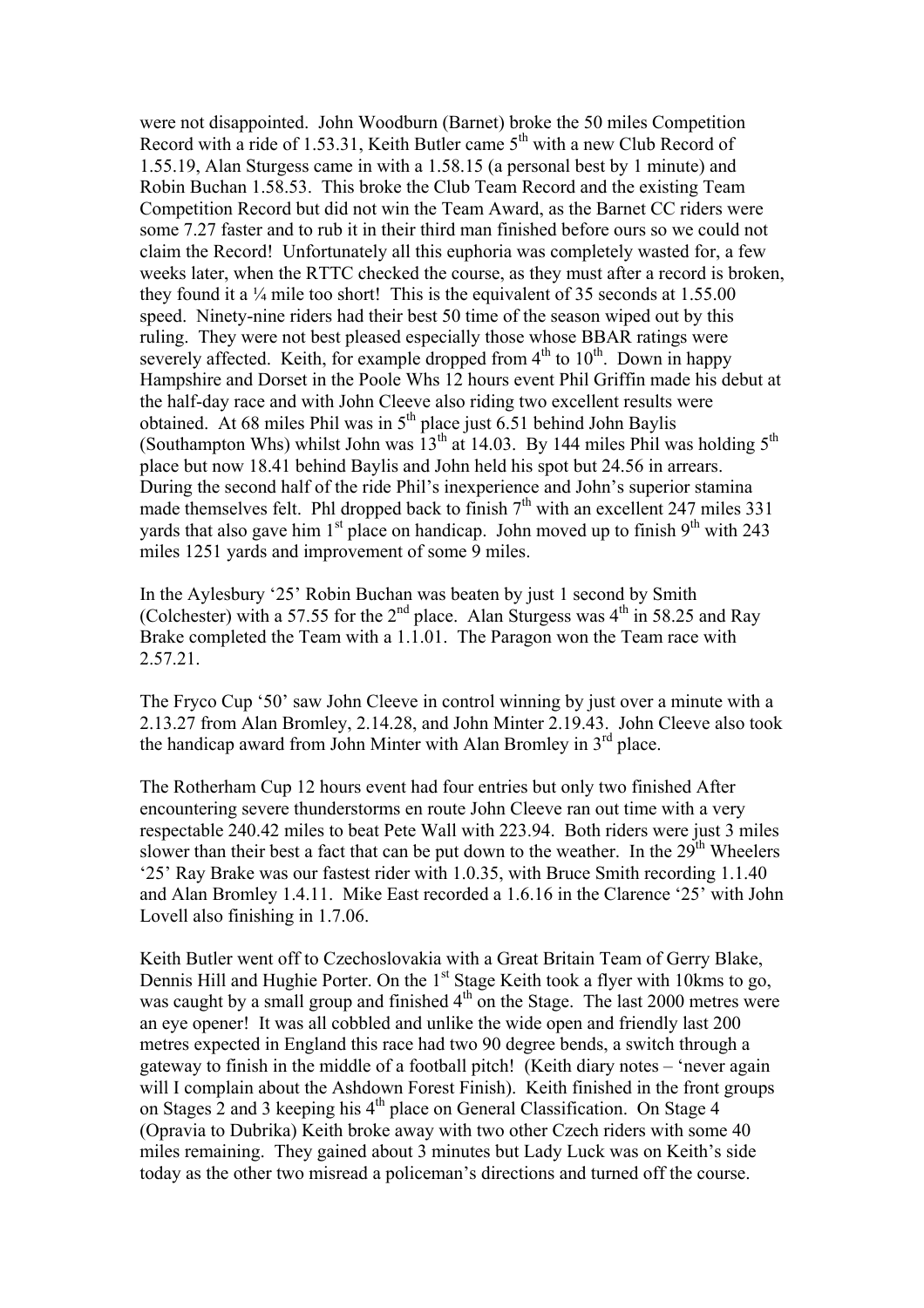Keith was watching the direction arrows and took the correct course to cross the Finish Line with in 4.18.43 for the 159 kms and 26 seconds lead. This also gave him the yellow jersey as race leader. He held this until the  $10<sup>th</sup>$  and last day. Over the evening meal the Team learnt that the course had been changed from 12 laps of a circuit around Bratislava to a large loop out into the country and two laps of the original circuit on the return. This loop contained a mountain road that was found to be unsurfaced. The whole team had punctures, (Porter had three!), and the  $2<sup>nd</sup>$ ,  $3<sup>rd</sup>$  and  $4<sup>th</sup>$  men on General Classification (on heavy tyres) attacked on the descent and broke clear. Once the Team had re-grouped on the proper roads it was found that no one would work with the Brits. It was therefore a question of holding on to the Finish. It meant that Keith had to finish in  $4<sup>th</sup>$  place. It was noticeable that he got the biggest cheer from the riders when going up to collect his prize. Need we say more! The Dinner edition of the RAG gives a much fuller account of this race and Keith's comments on the race.

At the Meeting of Champions The Paragon Team Pursuit Squad beat the Melling Whs in a Challenge Match over 4000m. The Melling actually broke up and whilst two of their riders finished in a faster time than the Paragon the Rules of the game say that you must finish with at least three riders. So we won. Also at this Meeting Robin Buchan was  $2<sup>nd</sup>$  in the 10 minutes Pursuit being beaten by just 28 yards by Ron Jowers (Clarence).

On the 10<sup>th</sup> September a junior '15' was held and Ian Essex won both Scratch and Handicap prizes with a  $40.10$  ride for the distance. In  $2<sup>nd</sup>$  place was Adrian Herbert with  $41.20$  and Brian Slater  $3<sup>rd</sup>$  in 42.41. Behind Ian in the Handicap section were Brian Slater, and Joe Bryant. Down in Dorset Phil Griffin improved his '100' time by 9 minutes with a 4.27.31 in the Bournemouth Jubilee event. John Cleeve also improved, by 11 minutes, to bring his best time down to 4.36.39.

The Results of the Monday Competition show that Alan Sturgess came  $2<sup>nd</sup>$  in the Medal Competition. Keith Butler won the League with 21 points with Robin Buchan in  $2<sup>nd</sup>$  place. The Paragon Team won the London Regional Team Pursuit Champion ship beating the De Laune in the Final. The Team was Bruce Smith, Robin Buchan, Alan Sturgess and Keith Butler. The Result of the Club 4000m Pursuit Championship was a win for Alan Sturgess in 5.23.2 from Keith Butler 5.27.2 with Bruce Smith 3<sup>rd</sup>. The Result of the Track Championship was therefore a win for Alan Sturgess with Keith Butler  $2<sup>nd</sup>$  and Mark Fisher  $3<sup>rd</sup>$ .

Alan Sturgess had his won his first Open time trial of the year when he won the WLCA '25' in pouring rain and strong winds. He won by over 2 minutes. Ray Brake did 1.1.31 and Adrian Herbert collected his first Team Prize ever by completing the Team with a 1.3.19. In the Medway '100' John Cleeve went round in 4.40.30 including some 2 minutes off course. Not a bad ride on a course that was far from flat (like most Kent courses!)

Adrian Herbert showed a touch of class when he finished the ECCA '25' in 1.0.02 to be our fastest finisher. This is the fastest time ever done by a junior member of the Club. Ray Brake finished in 1.0.39 and John Cleeve reduced his personal best by over a minute to record 1.4.48. The next morning, the 24<sup>th</sup> September, Alan Sturgess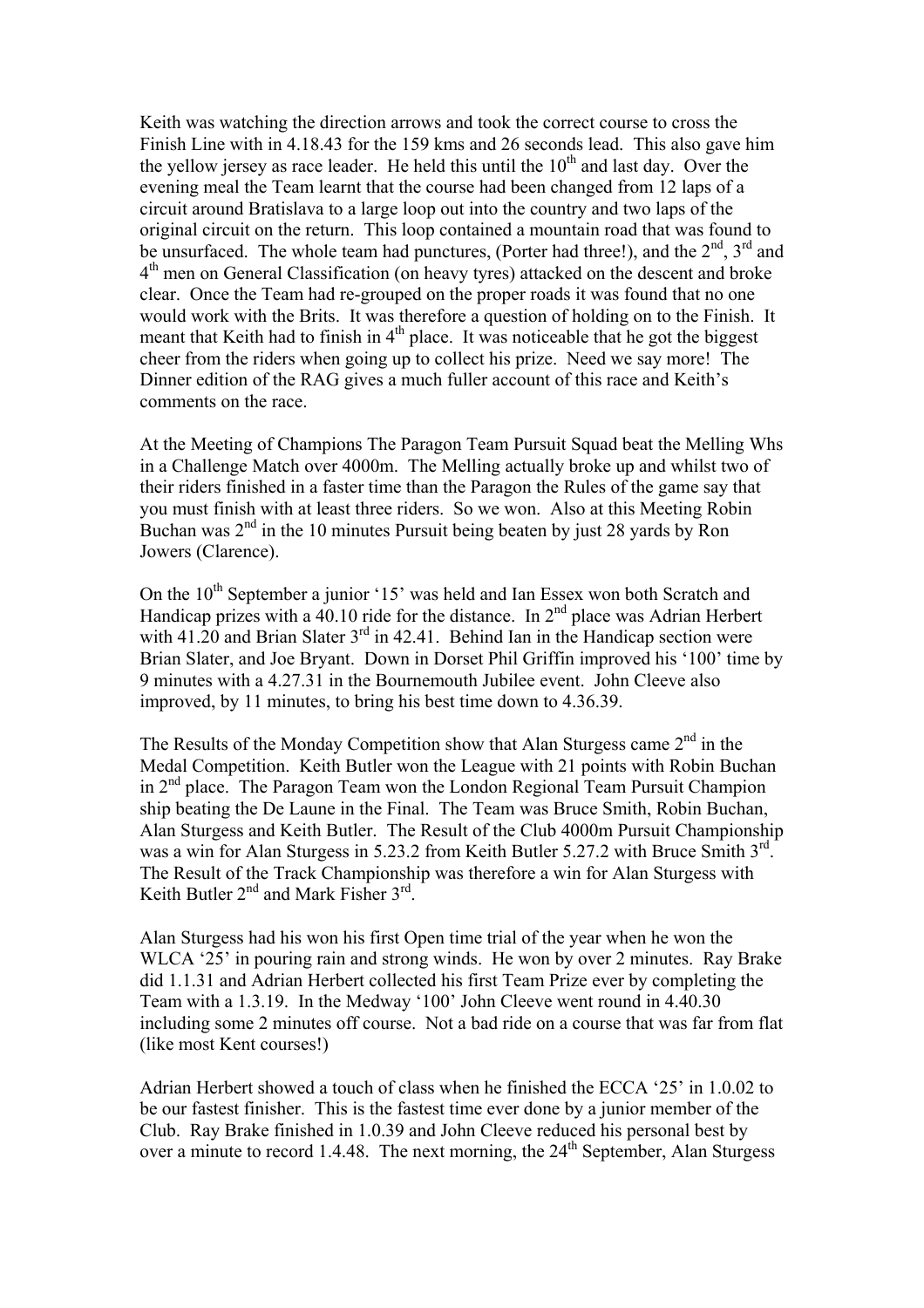came 2nd in the WLCA '50' with a 2.4.28. Ray Brake finished in 2.12.18 and John Cleeve 2.15.18 to collect  $2<sup>nd</sup>$  Team award on not a very pleasant day.

Jack Platts collected his first ever Hill Climb victory when he won the North Midds & Herts Hill Climb on White Hill in 58.4.

On the Playing Fields of Purley the Polo Team had a very successful summer winning the Croydon League. In the National League our lads lost to Crystal Palace 5 – 4 but beat Solihull 11 – 8. Goal scorers in this epic match were Dave Bengerfield 3, Keith Ongley 3, Alex Bird 2, Alan Roberts 2 and Bob Reddin 1. The A Team made it to the Semi-Finals of the George Brake Memorial Trophy going out to Crystal palace the eventual winners. The Team were Bob Reddin, Dave Bengerfield, Keith Ongley and Charlie Watkins.

The Mayne Cup was run off on  $1<sup>st</sup>$  October on not a very nice day. Only eight of the fifteen entrants made it to the Finish Line. Ray Brake was comfortably the fastest with a superb 58.04. What a pity the course was 1.9 miles short! Mike East was  $2<sup>nd</sup>$ best in 1.0.11 and Vin Callanan  $3<sup>rd</sup>$  in 1.0.38. Man of the Day was Mike East who took the Mayne Cup very comfortably in 53.56. Ray Brake was  $2<sup>nd</sup>$  some 2.38 slower with Vin Callanan taking  $3<sup>rd</sup>$  spot in 57.06.

Keith Butler beat the hour for 25 miles in the Brentwood event with a 59.56 to complete his distances for the Club Open Road Championship after a two-week break off the bike. Ray Brake also finished this event in 1.1.56 and Adrian Herbert 1.2.26.

Eight riders took to the Hills for the last Club event of the season. There on Ranmore Common Les Black asserted his superiority in this form of competition by winning yet again. He crossed the line in 4.0.8 a time only bettered by Les Ingman the year he won the National Hill Climb Championship. In 2<sup>nd</sup> place some 15 seconds slower was Dick Langenbruch, 4.15.2, with Mike East 3<sup>rd</sup> in 4.24.8.

Ray Brake, Adrian Herbert and Alan Bromley rode the Hainault 3up Team Time Trial on a cold and very foggy morning. Some teams encircled the turn roundabout twice trying to find the correct road back to the Finish! Their time for the 25 miles was 1.2.11. In the Bec Hill Climb Jack Platts was up with the leaders with his 2.12 whilst Keith Butler crossed the line in 2.16.2, Les Black 2.16.4 and Pete Wall 2.40.8. Jack Platts beat Keith Butler again in the National Championship Hill Climb incorporated in the Catford Event on Yorks Hill. Jack recording 2.14.0 and Keith 2.14.2. Both were in the top 12.

It was also reported that Les Black came  $4<sup>th</sup>$  in the Inter-Service Hill Climb.

The Polo team have won the handicap section of the National League. The A Team have won their first game in the Croydon Winter League by beating Selhurst  $10 - 5$ . The B Team lost to St Johns but beat the Aces 'B'  $10 - 2$ .

The Inter-Club Map reading was whitewash for the Paragon. Phil Griffin won in 1.48.26, Vin Callanan came  $2<sup>nd</sup>$  in 2.1.20 and John Cleeve was  $3<sup>rd</sup>$  in 2.6.42. We won the Team award by 56 minutes. It should be noted that it was a particularly foul day.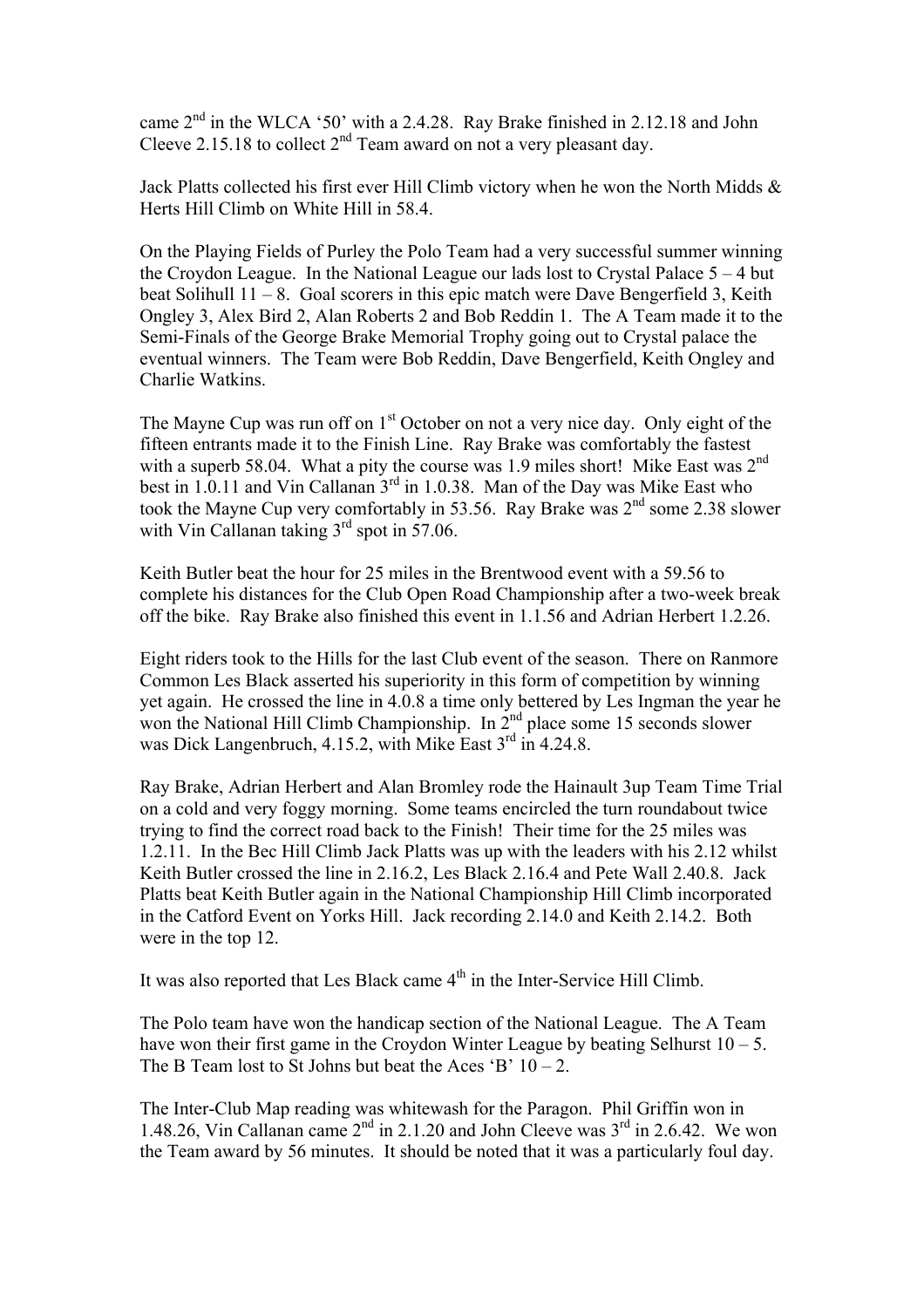Pete Wall won the Club Events Championship with an average speed of 20.335 mph.

Keith Butler won the Open Road Championship with a Record average speed of 24.008 mph,  $2<sup>nd</sup>$  was Phil Griffin with 22.583 and  $3<sup>rd</sup>$  John Cleeve with 21.957 mph. Keith also took the Massed Start Championship with Bruce Smith in 2<sup>nd</sup> place and Phil Griifin in 3rd place. Adrian Herbert won the Junior Championship with 23.359 mph from Tony Alford, 22.888 mph and John Minter 22.586 mph.

Phil Griffin does not stop racing when the rest of us move to more social events. The December Blah notes that he came  $4<sup>th</sup>$  in the De Laune Cyclo-cross Time Trial.

Polo news comes with excellent results. The A Team has beaten St Johns 'A' and Bendfield 'A' twice. The B Team have defeated St Johns 'B' and Bendfield 'B'. The January 1962 Blah reports that the A Team beat Aces A Team but lost to the Palace 8 – 6 after the first game was snowed off.

Phil Griffin got himself onto the front page of Cycling when he came  $3<sup>rd</sup>$  in the South of England Championships at Chobham. It was the day of 'The Big Snow' so they held the Championships over 10 laps of the paths, grass and roads outside the race HQ as no one could get onto the Common to set up the course! Phil went into the lead on the 4<sup>th</sup> lap but the hard packed snow on his gears started throwing his chain off and it was happening so often that the frequent stops cost him the lead and the Championship. Dave Viney (34th Nomads) and Dave Foyle (Edgware) got by him but Phil did at least beat Keith Mernickle the former Champion.

In the Dulwich Paragon 'Christmas  $25$ ' held on the  $18<sup>th</sup>$  December Ray Brake returned a 1.6.02, George Walmsley 1.7.50 and Adrian Herbert 1.8.30.

|                | <b>Scratch Result</b> | 10 Scr  |  |  |
|----------------|-----------------------|---------|--|--|
|                |                       | 19.3.61 |  |  |
| 12             | Entries               |         |  |  |
| 12             | <b>Starters</b>       |         |  |  |
| 12             | Finishers             |         |  |  |
|                |                       |         |  |  |
| 1              | Pocock JD             | 26.02   |  |  |
| $\overline{2}$ | Ward D                | 26.17   |  |  |
| 3              | <b>Black L</b>        | 26.31   |  |  |
| 4              | Dennis C              | 27.08   |  |  |
| 5              | Wood D                | 27.41   |  |  |
| 6              | East M                | 27.43   |  |  |
| 7              | Herbert A             | 27.53   |  |  |
| 8              | Wall P                | 28.23   |  |  |
| 9              | Stempfer R            | 28.32   |  |  |
| 10             | Bigg R                | 28.49   |  |  |
| 11             | <b>Bromley A</b>      | 31.07   |  |  |
| 12             | Pearl G               | 34.57   |  |  |
|                |                       |         |  |  |
|                |                       |         |  |  |
|                |                       |         |  |  |
|                |                       |         |  |  |
|                |                       |         |  |  |

## **Club Time Trial Results**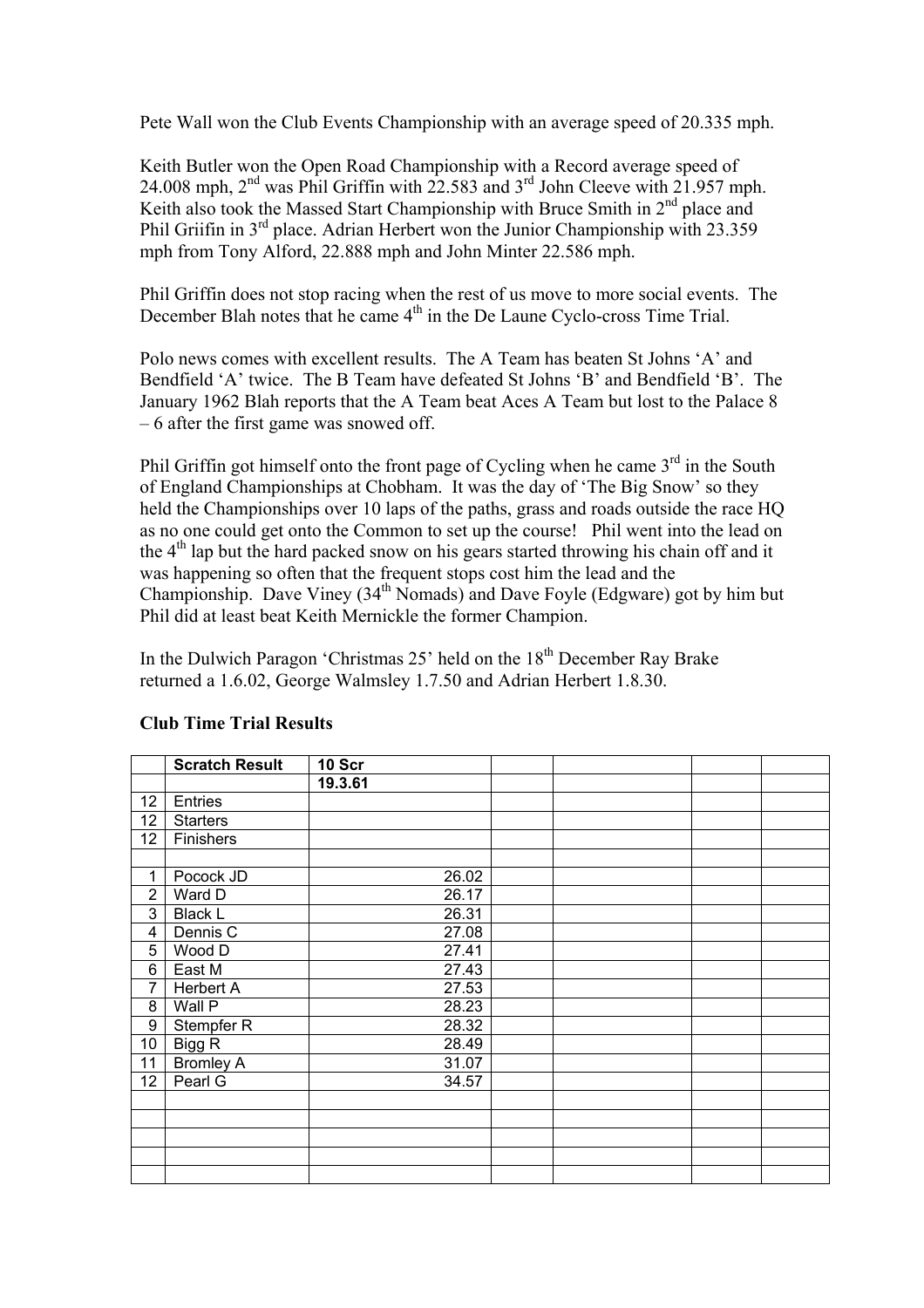|                | <b>Scratch Result</b> | 25 h/cap           |                | <b>Handicap Result</b> |         |         |
|----------------|-----------------------|--------------------|----------------|------------------------|---------|---------|
|                |                       | <b>Jim Fox Cup</b> |                |                        |         |         |
| 24             | <b>Entries</b>        | 26.3.61            |                |                        |         |         |
| 20             | <b>Starters</b>       |                    |                |                        |         |         |
| 19             | Finishers             |                    |                |                        |         |         |
|                |                       |                    |                |                        |         |         |
| 1              | Buchan R              | 1.00.07            | 1              | Fisher M               | 7.00    | 0.59.12 |
| $\overline{2}$ | Fisher WJ             | 1.01.30            | $\overline{2}$ | Cleeve J               | 6.30    | 0.59.32 |
| 3              | Sturgess A            | 1.01.31            | 3              | Ongley R               | 8.00    | 0.59.39 |
| $\overline{4}$ | <b>Brake R</b>        | 1.04.18            | $\overline{4}$ | Minter J               | 10.00   | 0.59.55 |
| $\overline{5}$ | Ward D                | 1.04.39            | $\overline{5}$ | Roots <sub>R</sub>     | 9.00    | 0.59.59 |
| 6              | Pocock JD             | 1.05.20            | 6              | <b>Buchan R</b>        | Scratch | 1.00.07 |
| $\overline{7}$ | Cleeve J              | 1.06.02            | 7              | East M                 | 10.00   | 1.00.20 |
| 8              | Fisher M              | 1.06.12            | 8              | Fontaine E             | 11.00   | 1.00.53 |
| 9              | Newcombe B            | 1.06.18            | 9              | Sturgess A             | 0.30    | 1.01.01 |
| 10             | Platts J              | 1.07.03            | 10             | Fisher WJ              | 0.15    | 1.01.15 |
| 11             | Ongley R              | 1.07.39            | 11             | <b>Brake R</b>         | 3.00    | 1.01.18 |
| 12             | Dennis C              | 1.08.21            | 12             | Newcombe B             | 5.00    | 1.01.18 |
| 13             | Roots <sub>R</sub>    | 1.08.59            | 13             | Pocock JD              | 4.00    | 1.01.20 |
| 14             | Davey A               | 1.09.20            | 14             | Davey A                | 8.00    | 1.01.20 |
| 15             | Minter J              | 1.09.55            | 15             | Chapman P              | 10.30   | 1.01.49 |
| 16             | East M                | 1.10.20            | 16             | Ward D                 | 2.00    | 1.02.39 |
| 17             | Fontaine E            | 1.11.53            | 17             | Dennis C               | 5.00    | 1.03.21 |
| 18             | Chapman P             | 1.12.19            | 18             | Platts J               | 3.30    | 1.03.33 |
| 19             | Lovell J              | 1.17.52            | 19             | Lovell J               | 8.00    | 1.09.52 |
|                |                       |                    |                |                        |         |         |
|                | <b>Scratch Result</b> | 10 Scr             |                |                        |         |         |
|                |                       | Junior             |                |                        |         |         |
| 8              | Entries               | 23.4.61            |                |                        |         |         |
| 8              | <b>Starters</b>       |                    |                |                        |         |         |
| 8              | Finishers             |                    |                |                        |         |         |
|                |                       |                    |                |                        |         |         |
| 1              | Alford A              | 26.47              |                |                        |         |         |
| $\overline{2}$ | Minter J              | 27.09              |                |                        |         |         |
| 3              | Essex I               | 27.45              |                |                        |         |         |
| $\overline{4}$ | Bryant J              | 27.54              |                |                        |         |         |
| $\overline{5}$ | Fontaine E            | 28.28              |                |                        |         |         |
| $\overline{6}$ | Bigg R                | 28.31              |                |                        |         |         |
| 7              | Chapman P             | 28.45              |                |                        |         |         |
| 8              | Povey D               | 29.10              |                |                        |         |         |
|                |                       |                    |                |                        |         |         |
|                | <b>Scratch Result</b> | 30 h/cap           |                | <b>Handicap Result</b> |         |         |
|                |                       | Dave London Trophy |                |                        |         |         |
| 17             | Entries               | 30.4.61            |                |                        |         |         |
| 13             | <b>Starters</b>       |                    |                |                        |         |         |
| 12             | Finishers             |                    |                |                        |         |         |
|                |                       |                    |                |                        |         |         |
| 1              | Smith B               | 1.14.25            | 1              | Newcombe B             | 4.00    | 1.12.20 |
| 2              | <b>Brake R</b>        | 1.14.38            | $\overline{2}$ | Fisher M               | 4.30    | 1.12.48 |
| 3              | <b>Black L</b>        | 1.15.03            | 3              | <b>Brake R</b>         | 1.30    | 1.13.08 |
| 4              | Newcombe B            | 1.16.20            | 4              | Smith B                | 1.00    | 1.13.25 |
| 5              | Fisher M              | 1.17.18            | 5              | Minter J               | 7.00    | 1.13.32 |
| 6              | Platts J              | 1.17.40            | 6              | <b>Black L</b>         | 0.30    | 1.14.33 |
| 7              | <b>Herbert A</b>      | 1.18.40            | $\overline{7}$ | Platts J               | 3.00    | 1.14.40 |
| 8              | Griffin P             | 1.18.47            | 8              | <b>Herbert A</b>       | 4.00    | 1.14.40 |
| 9              | Kerss AD              | 1.18.47            | 9              | Griffin P              | 3.30    | 1.15.17 |
| 10             | Minter J              | 1.20.32            | 10             | Dennis C               | 4.00    | 1.16.48 |
| 11             | Dennis C              | 1.20.48            | 11             | Patmore H              | 9.30    | 1.18.34 |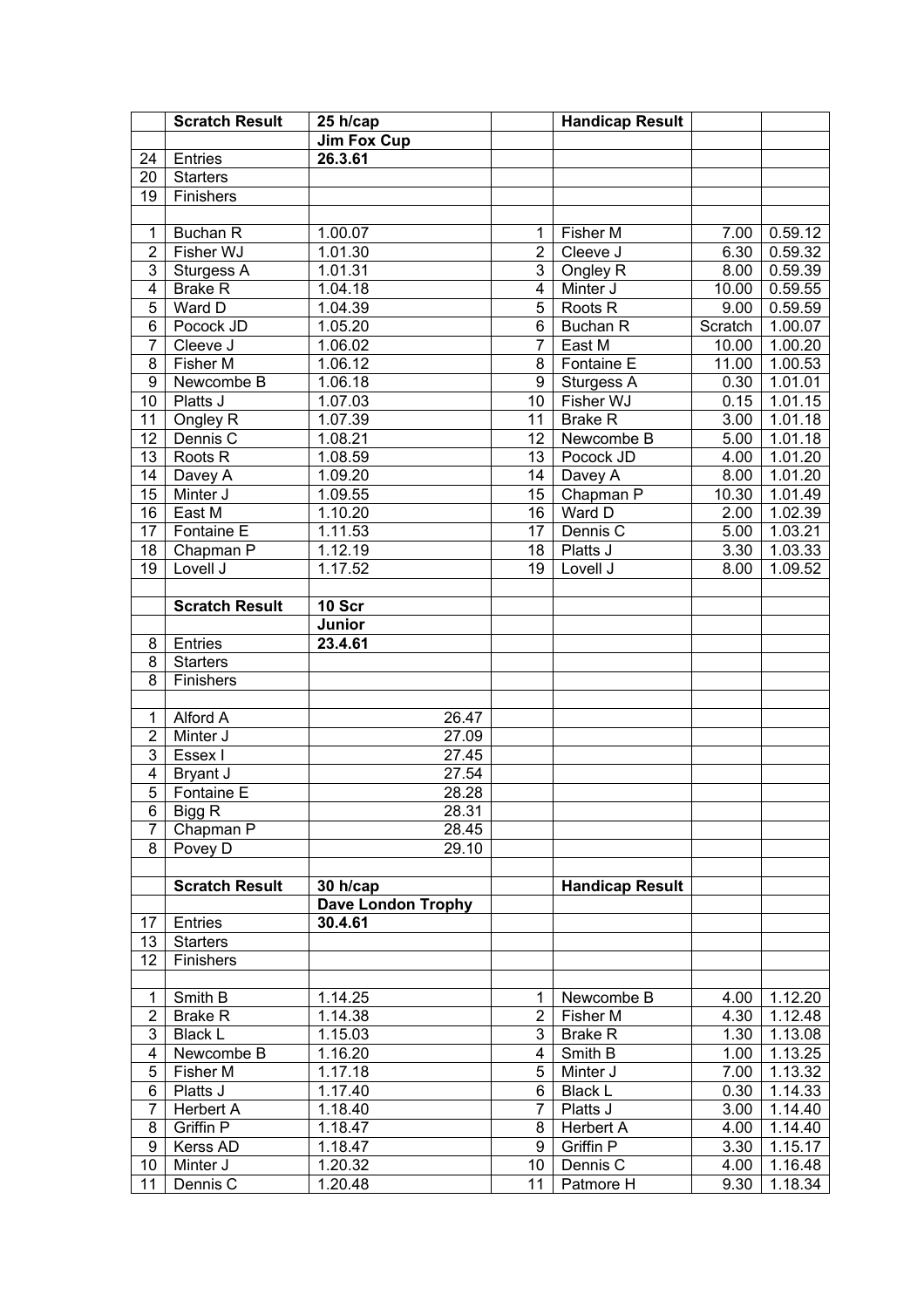| 12                      | Patmore H              | 1.28.04                             |                 | Kerss AD               |                    | T.T.    |
|-------------------------|------------------------|-------------------------------------|-----------------|------------------------|--------------------|---------|
|                         |                        |                                     |                 |                        |                    |         |
|                         | <b>Scratch Result</b>  | 15 Scr                              |                 |                        |                    |         |
|                         |                        | Junior                              |                 |                        |                    |         |
| 8                       | Entries                | 14.5.61                             |                 |                        |                    |         |
| 8                       | <b>Starters</b>        |                                     |                 |                        |                    |         |
| $\overline{8}$          | Finishers              |                                     |                 |                        |                    |         |
|                         |                        |                                     |                 |                        |                    |         |
| 1                       |                        | 39.09                               |                 |                        |                    |         |
| $\overline{2}$          | Ongley R<br>Alford A   |                                     |                 |                        |                    |         |
|                         |                        | 39.20                               |                 |                        |                    |         |
| $\overline{3}$          | Minter J               | 39.52                               |                 |                        |                    |         |
| 4                       | East M                 | 40.00                               | Senior          |                        |                    |         |
| 5                       | Bigg R                 | 40.20                               |                 |                        |                    |         |
| 6                       | Essex I                | 40.55                               |                 |                        |                    |         |
| $\overline{7}$          | <b>Collins R</b>       | 41.23                               |                 |                        |                    |         |
| 8                       | Chapman P              | 42.30                               |                 |                        |                    |         |
| $\overline{9}$          | Temple J               | 42.32                               |                 |                        |                    |         |
|                         |                        |                                     |                 |                        |                    |         |
|                         | <b>Scratch Result</b>  | 10 h/cap                            |                 | <b>Handicap Result</b> |                    |         |
|                         |                        | 25.6.61                             |                 | <b>Junior event</b>    |                    |         |
| $\overline{7}$          | Entries                |                                     |                 |                        |                    |         |
| 7                       | <b>Starters</b>        |                                     |                 |                        |                    |         |
| 7                       | Finishers              |                                     |                 |                        |                    |         |
|                         |                        |                                     |                 |                        |                    |         |
| 1                       | Herbert $\overline{A}$ | 24.16                               | $\mathbf{1}$    | Essex I                | 2.30               | 23.18   |
| $\overline{2}$          | Alford A               | 25.10                               | $\overline{2}$  | Bigg R                 | 1.30               | 23.45   |
| 3                       | Bigg R                 | 25.15                               |                 | Bryant J               | 2.30               | 23.45   |
| 4                       | Essex I                | 25.48                               | 4               | Povey D                | 3.00               | 24.05   |
| $\overline{5}$          | Bryant J               | 26.15                               | 5               | <b>Herbert A</b>       | Scratch            | 24.16   |
| $\overline{6}$          | Povey D                | 27.05                               | 6               | Alford A               | 0.30               | 24.40   |
| 7                       | Slater B               | 27.47                               | $\overline{7}$  | Slater B               | 2.45               | 25.02   |
|                         |                        |                                     |                 |                        |                    |         |
|                         | <b>Scratch Result</b>  |                                     |                 | <b>Handicap Result</b> |                    |         |
|                         |                        | <b>Purley to Brighton</b><br>9.7.61 |                 |                        |                    |         |
|                         |                        |                                     |                 |                        |                    |         |
| 19                      | Entries                |                                     |                 |                        |                    |         |
| 16                      | Starters               |                                     |                 |                        |                    |         |
| 16                      | Finishers              |                                     |                 |                        |                    |         |
|                         |                        |                                     |                 |                        |                    |         |
| $\mathbf{1}$            | <b>Butler KS</b>       | 1.35.00                             | $\mathbf{1}$    | Minter J               | 11.00              | 1.31.12 |
| $\overline{\mathbf{c}}$ | Sturgess A             | 1.37.00                             | $\overline{2}$  | Ongley R               | 10.00              | 1.32.32 |
| $\overline{3}$          | Ward D                 | 1.40.01                             | $\overline{3}$  | Griffin P              | 7.00               | 1.33.13 |
| $\overline{4}$          | Griffin P              | 1.40.13                             | $\overline{4}$  | <b>Butler KS</b>       | Scratch            | 1.35.00 |
| 5                       | Minter J               | 1.42.12                             |                 | Lovell J               | 13.00              | 1.35.00 |
| 6                       | Ongley R               | 1.42.32                             | 6               | Sturgess A             | 1.30               | 1.35.30 |
| $\overline{7}$          | Fisher M               | 1.44.02                             | $\overline{7}$  | Fisher M               | 8.00               | 1.36.02 |
| 8                       | <b>Herbert A</b>       | 1.47.15                             | 8               | <b>Herbert A</b>       | 10.00              | 1.37.15 |
| $\overline{9}$          | Lovell J               | 1.48.00                             | $\overline{9}$  | Ward D                 | 2.30               | 1.37.31 |
| 10                      | East M                 | 1.49.21                             | 10 <sup>1</sup> | Wall P                 | 12.00              | 1.38.15 |
| 11                      | Wall P                 | 1.50.15                             | 11              | Bigg R                 | 13.00              | 1.38.30 |
| 12                      | Bigg R                 | 1.51.30                             | 12              | East M                 | 10.00              | 1.39.21 |
| 13                      | Cleeve J               | 1.51.38                             | 13              | Patmore H              | 14.00              | 1.41.20 |
| 14                      | Patmore H              | 1.55.20                             | 14              | Cleeve J               | 9.00               | 1.42.38 |
| 15                      | <b>Bromley A</b>       | 1.58.07                             | 15 <sub>1</sub> | Neil L                 | $\overline{14.00}$ | 1.44.19 |
| 16                      | Neil L                 | 1.58.19                             | 16              | <b>Bromley A</b>       | 9.00               | 1.49.07 |
|                         |                        |                                     |                 |                        |                    |         |
|                         |                        |                                     |                 |                        |                    |         |
|                         |                        |                                     |                 |                        |                    |         |
|                         | <b>Scratch Result</b>  | 50 h/cap                            |                 |                        |                    |         |
|                         |                        |                                     |                 |                        |                    |         |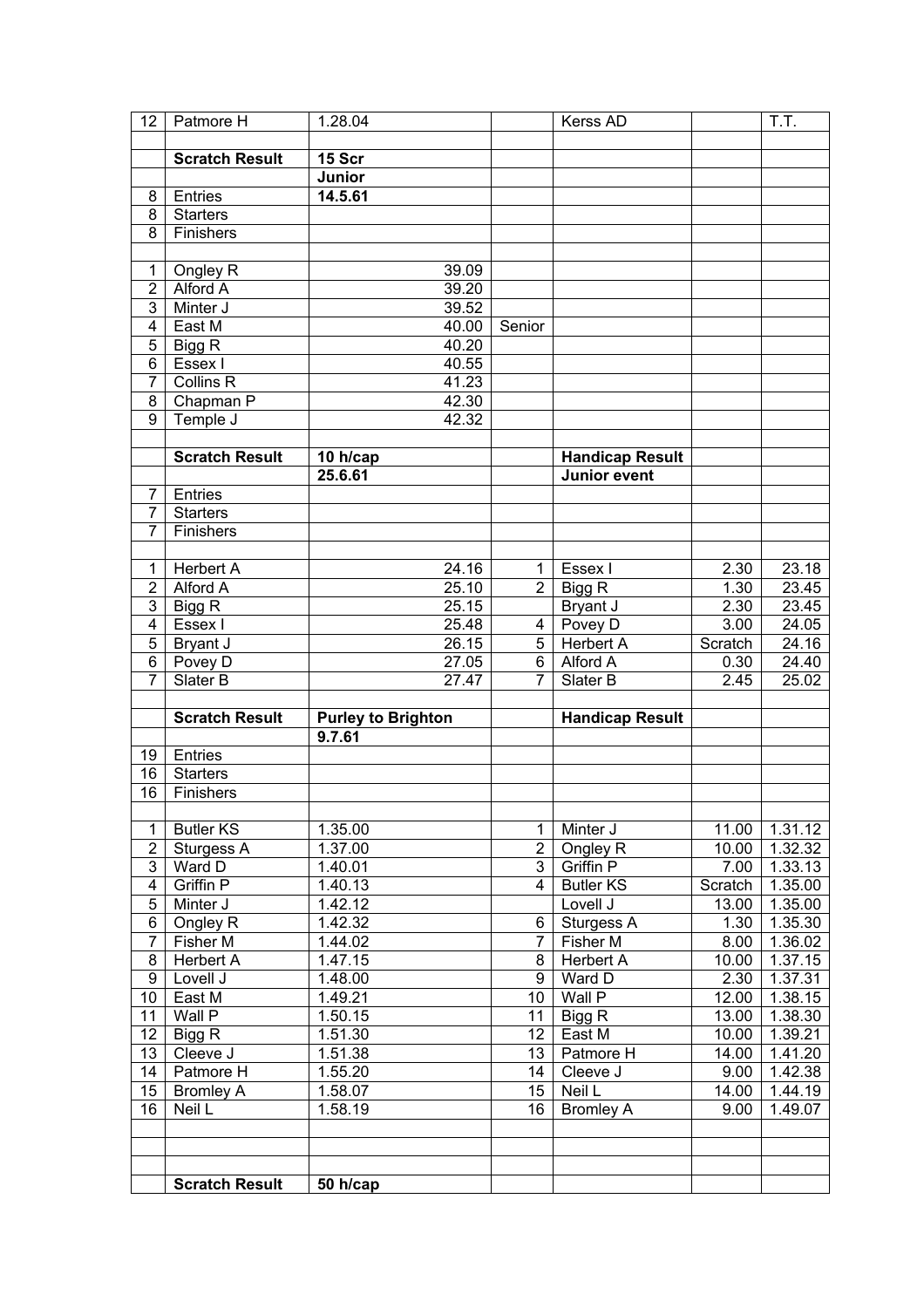|                     |                       | 25.5.61               |                |                        |         |                  |
|---------------------|-----------------------|-----------------------|----------------|------------------------|---------|------------------|
| 3                   | Entries               |                       |                |                        |         |                  |
| $\overline{3}$      | <b>Starters</b>       |                       |                |                        |         |                  |
| $\overline{3}$      | Finishers             |                       |                |                        |         |                  |
|                     |                       |                       |                |                        |         |                  |
| 1                   | <b>Brake R</b>        | 2.11.04               |                |                        |         |                  |
| $\overline{2}$      | Pocock JD             | 2.12.11               |                |                        |         |                  |
| $\overline{3}$      | Newcombe B            | 2.17.16               |                |                        |         |                  |
|                     |                       |                       |                |                        |         |                  |
|                     | <b>Scratch Result</b> | 100 h/cap             |                |                        |         |                  |
|                     |                       | <b>Goss Green Cup</b> |                |                        |         |                  |
| 4                   | Entries               |                       |                |                        |         |                  |
| 4                   | <b>Starters</b>       |                       |                |                        |         |                  |
| $\overline{2}$      | Finishers             |                       |                |                        |         |                  |
|                     |                       |                       |                |                        |         |                  |
| 1                   | Pocock JD             | 4.39.02               |                |                        |         |                  |
| $\overline{2}$      | Wall P                | 5.05.16               |                |                        |         |                  |
|                     |                       |                       |                |                        |         |                  |
|                     | <b>Scratch Result</b> | 12 hours              |                |                        |         |                  |
|                     |                       | <b>Rotherham Cup</b>  |                |                        |         |                  |
| 4                   | Entries               |                       |                |                        |         |                  |
| 4                   | <b>Starters</b>       |                       |                |                        |         |                  |
| $\overline{2}$      | Finishers             |                       |                |                        |         |                  |
|                     |                       |                       |                |                        |         |                  |
|                     |                       |                       |                |                        |         |                  |
| 1<br>$\overline{2}$ | Cleeve J<br>Wall P    | 240.42                |                |                        |         |                  |
|                     |                       | 223.94                |                |                        |         |                  |
|                     |                       |                       |                |                        |         |                  |
|                     | <b>Scratch Result</b> | 25 h/cap              |                | <b>Handicap Result</b> |         |                  |
|                     |                       | 30.7.61               |                |                        |         |                  |
| 19                  | Entries               |                       |                |                        |         |                  |
| 16                  | <b>Starters</b>       |                       |                |                        |         |                  |
| 15                  | Finishers             |                       |                |                        |         |                  |
|                     |                       |                       |                |                        |         |                  |
| 1                   | <b>Brake R</b>        | 0.59.37               | 1              | Minter J               | 6.00    | 0.58.59          |
| $\overline{2}$      | <b>Black L</b>        | 1.00.10               | $\overline{2}$ | Pocock JD              | 2.30    | 0.59.35          |
| $\overline{3}$      | <b>Bromley A</b>      | 1.02.29               | $\overline{3}$ | <b>Herbert A</b>       |         | $3.15$ 0.59.37   |
| $\overline{4}$      | <b>Griffin P</b>      | 1.02.33               | $\overline{4}$ | <b>Bromley A</b>       |         | 2.30   0.59.59   |
|                     | 5 Herbert A           | 1.02.52               |                | $5$ Bigg R             |         | $7.00$   1.00.00 |
| 6                   | <b>Walmsley G</b>     | 1.03.24               | 6              | <b>Black L</b>         | Scratch | 1.00.10          |
| $\overline{7}$      | Ongley R              | 1.04.05               | $\overline{7}$ | <b>Walmsley G</b>      | 3.00    | 1.00.24          |
| 8                   | Pocock JD             | 1.04.06               | 8              | Griffin P              | 1.45    | 1.00.48          |
| $\overline{9}$      | Minter J              | 1.04.59               | $\overline{9}$ | Cleeve J               | 4.30    | 1.01.30          |
| 10                  | Cleeve J              | 1.06.00               | 10             | Ongley R               | 4.30    | 1.01.36          |
| 11                  | Bigg $\overline{R}$   | 1.07.00               | 11             | Patmore H              | 8.00    | 1.02.08          |
| 12                  | Alford A              | 1.08.22               | 12             | Alford A               | 3.30    | 1.04.52          |
| $\overline{13}$     | Patmore H             | 1.10.08               | 13             | <b>Woolford B</b>      | 6.00    | 1.05.39          |
| 14                  | <b>Woolford B</b>     | 1.11.39               | 14             | Povey D                | 8.00    | 1.07.59          |
| 15                  | Povey D               | 1.15.59               |                | <b>Brake R</b>         |         | T.T.             |
|                     |                       |                       |                |                        |         |                  |
|                     | <b>Scratch Result</b> | 50 h/cap              |                | <b>Handicap Result</b> |         |                  |
|                     |                       | <b>Fryco Cup</b>      |                |                        |         |                  |
| 8                   | Entries               | 27.8.61               |                |                        |         |                  |
| $\overline{7}$      | <b>Starters</b>       |                       |                |                        |         |                  |
| 5                   | Finishers             |                       |                |                        |         |                  |
|                     |                       |                       |                |                        |         |                  |
| $\mathbf{1}$        | Cleeve J              | 2.13.27               | $\mathbf{1}$   | Cleeve J               | 2.00    | 2.11.27          |
| $\overline{2}$      | <b>Bromley A</b>      | 2.14.28               | $\overline{2}$ | Minter J               | 7.00    | 2.12.43          |
| $\overline{3}$      | Minter J              | 2.19.43               | $\overline{3}$ | <b>Bromley A</b>       | Scratch | 2.14.28          |
|                     |                       |                       |                |                        |         |                  |